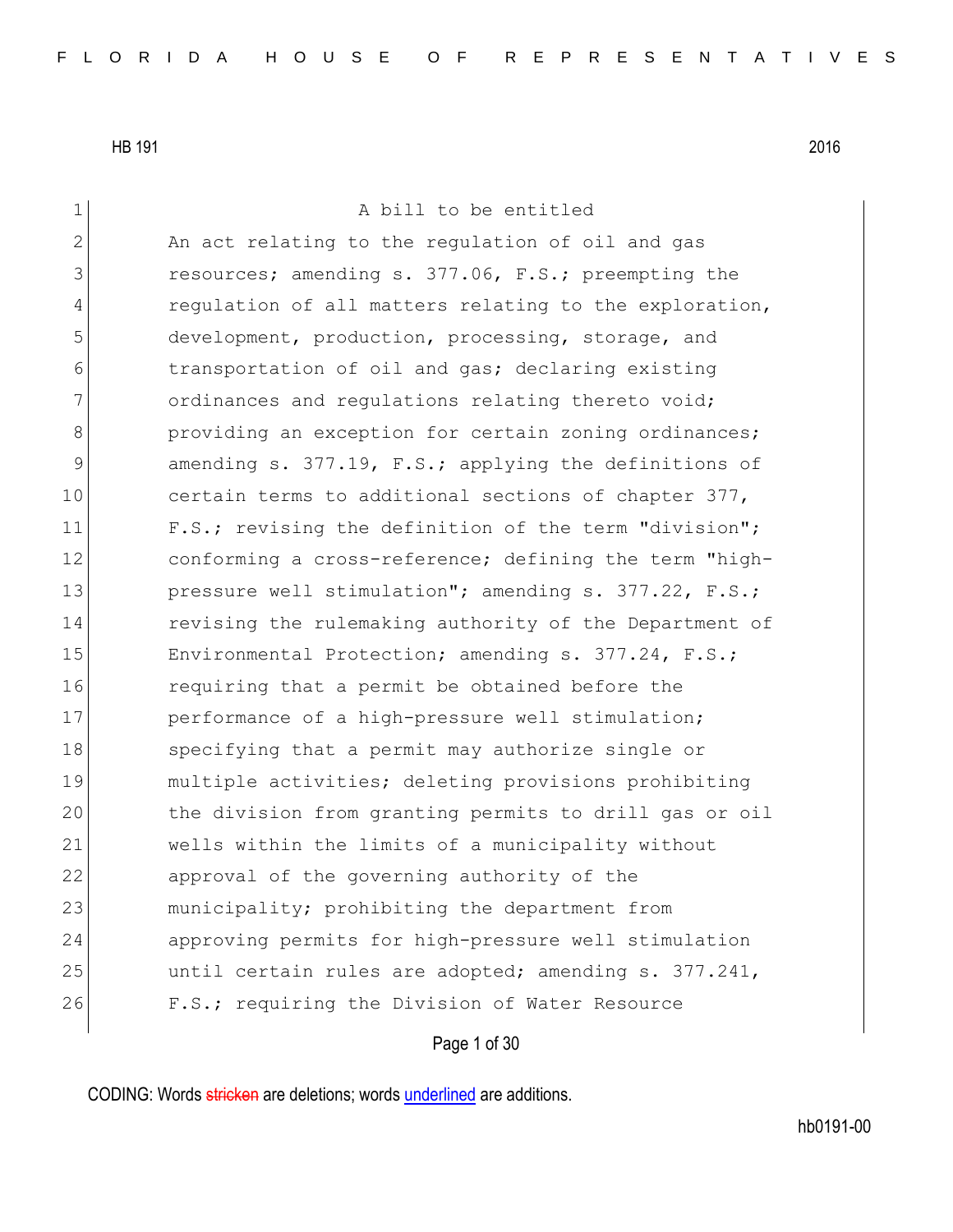27 Management to give consideration to and be guided by 28 certain additional criteria when issuing permits; 29 amending s. 377.242, F.S.; authorizing the department 30 to issue permits for the performance of a high-31 pressure well stimulation; revising permit 32 requirements that permitholders agree not to prevent 33 division inspections; amending s. 377.2425, F.S.; 34 requiring an applicant or operator to provide surety 35 100 that performance of a high-pressure well stimulation 36 will be conducted in a safe and environmentally 37 compatible manner; creating s. 377.2436, F.S.; 38 directing the department to conduct a study on high-39 pressure well stimulation; providing study criteria; 40 requiring the study to be submitted to the Governor 41 and Legislature; amending s. 377.37, F.S.; increasing 42 the maximum amount of a civil penalty; creating s. 43 377.45, F.S.; requiring the department to designate 44 the national chemical registry as the state's 45 registry; requiring service providers, vendors, and 46 well owners or operators to report certain information 47 to the department; requiring the department to report 48 certain information to the national chemical registry; 49 providing applicability; requiring the department to 50 adopt rules; amending ss. 377.07, 377.10, 377.243, and 51 377.244, F.S.; conforming provisions; providing an 52 appropriation; providing an effective date.

#### Page 2 of 30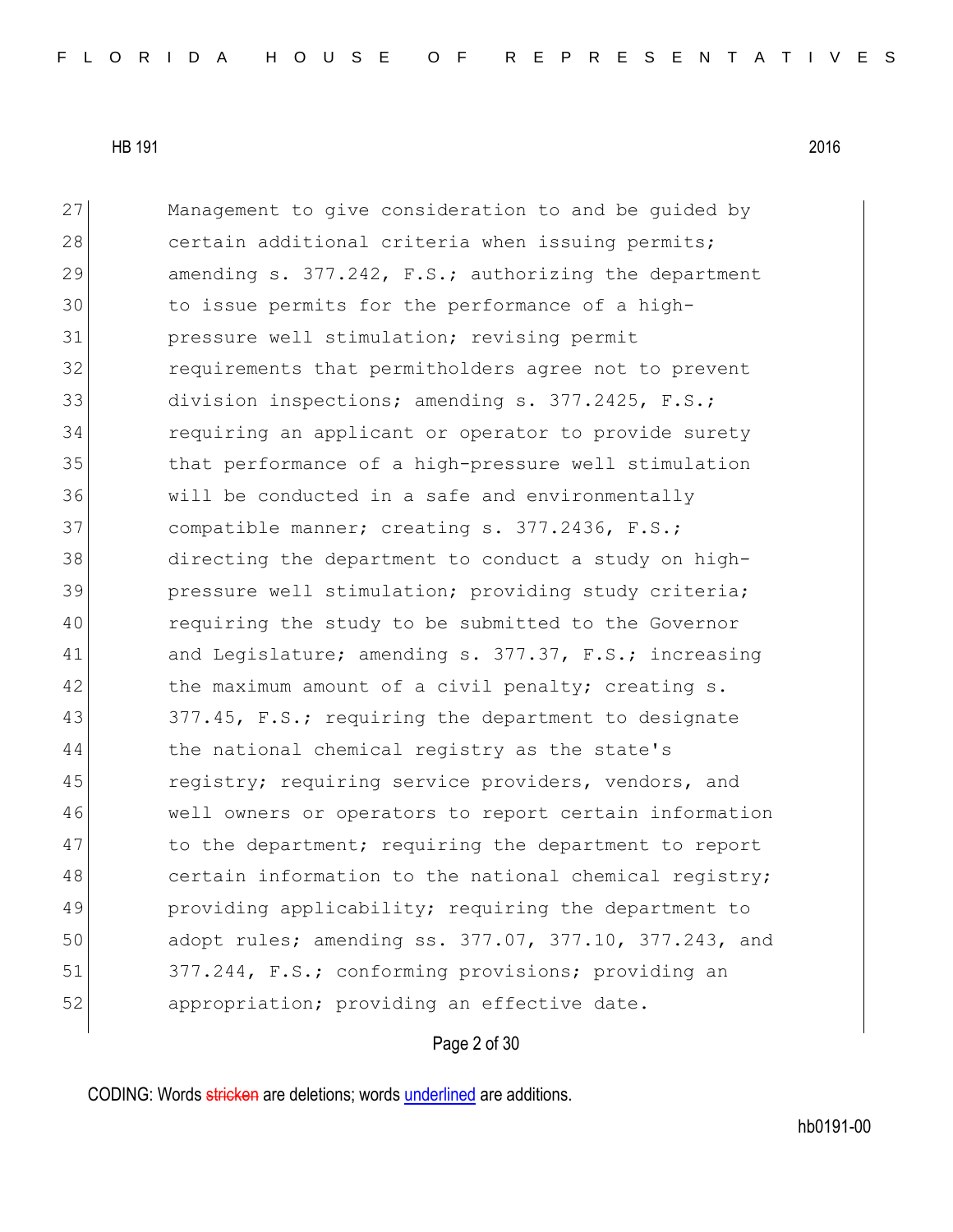53 54 Be It Enacted by the Legislature of the State of Florida: 55 56 Section 1. Section 377.06, Florida Statutes, is amended to 57 read: 58 377.06 Public policy of state concerning natural resources 59 of oil and gas; preemption.- $60$  (1) It is hereby declared the public policy of this state 61 to conserve and control the natural resources of oil and gas in  $62$  this state, and the products made from oil and gas in this 63 state,  $\div$  to prevent waste of natural resources; to provide for 64 the protection and adjustment of the correlative rights of the 65 owners of the land in which the natural resources lie,  $\theta$  the 66 owners and producers of oil and gas resources and the products 67 made from oil and gas, and  $\theta$  others interested in these 68 resources and products; and to safequard the health, property, 69 and public welfare of the residents of this state and other 70 interested persons and for all purposes indicated by the 71 provisions in this section.  $72$  (2) Further, It is the public policy of this state

73 declared that underground storage of natural gas is in the 74 public interest because underground storage promotes 75 conservation of natural gas,  $\div$  makes gas more readily available 76 to the domestic, commercial, and industrial consumers of this 77 state,  $\div$  and allows the accumulation of large quantities of gas 78 in reserve for orderly withdrawal during emergencies or periods

#### Page 3 of 30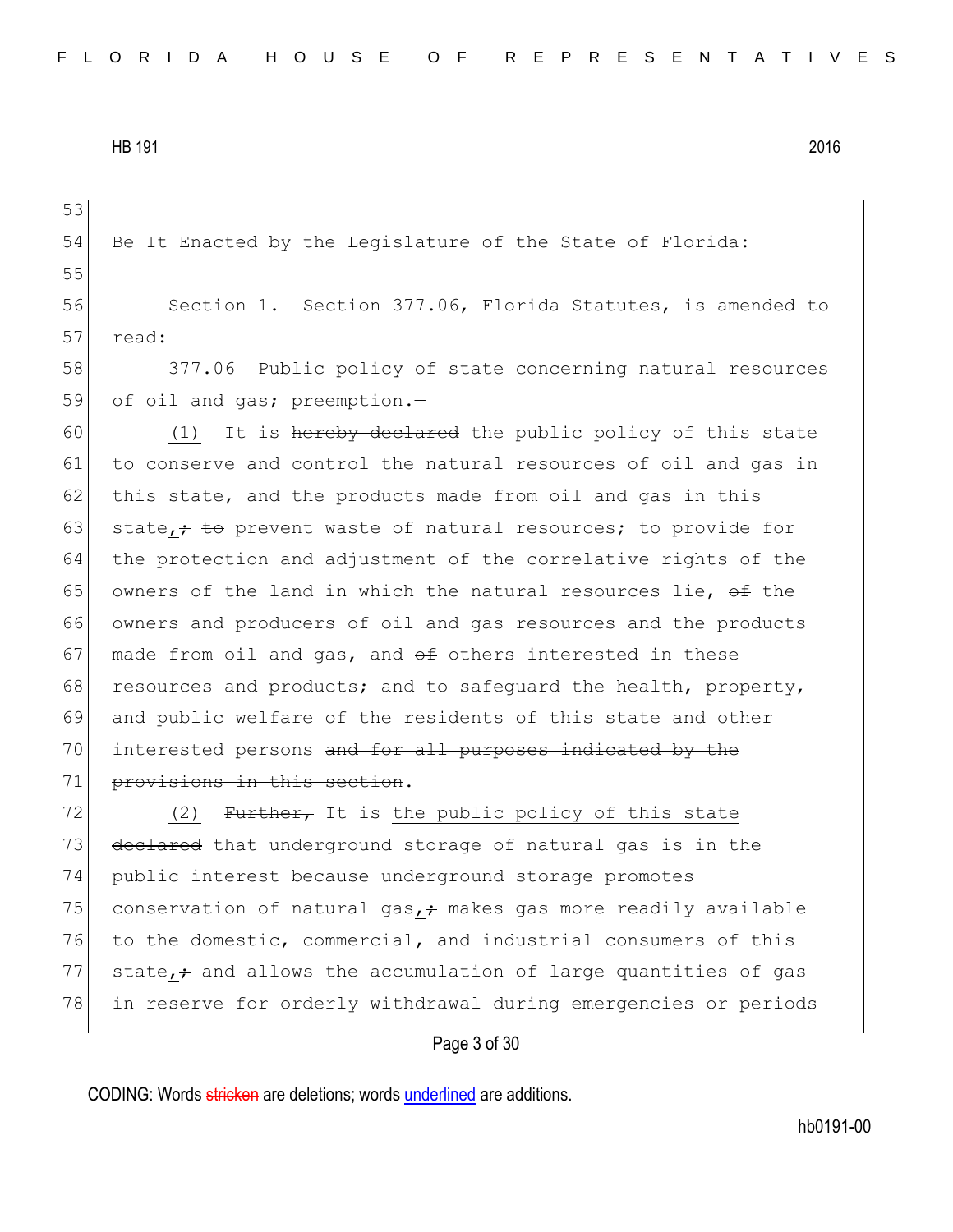| 79  | of peak demand. It is not the intention of this section to       |
|-----|------------------------------------------------------------------|
| 80  | limit, restrict, or modify in any way the provisions of this     |
| 81  | law.                                                             |
| 82  | The Legislature declares that all matters relating to<br>(3)     |
| 83  | the regulation of the exploration, development, production,      |
| 84  | processing, storage, and transportation of oil and gas are       |
| 85  | preempted to the state, to the exclusion of all existing and     |
| 86  | future ordinances or regulations relating thereto adopted by any |
| 87  | county, municipality, or other political subdivision of the      |
| 88  | state. Any such existing ordinance or regulation is void. A      |
| 89  | county or municipality may, however, enforce an existing zoning  |
| 90  | ordinance adopted before January 1, 2015, if the ordinance is    |
| 91  | otherwise valid.                                                 |
| 92  | Section 2. Section 377.19, Florida Statutes, is amended to       |
| 93  | read:                                                            |
| 94  | 377.19 Definitions. - As used in ss. 377.06, 377.07, and         |
| 95  | 377.10-377.45 377.10-377.40, the term:                           |
| 96  | "Completion date" means the day, month, and year that<br>(1)     |
| 97  | a new productive well, a previously shut-in well, or a           |
| 98  | temporarily abandoned well is completed, repaired, or            |
| 99  | recompleted and the operator begins producing oil or gas in      |
| 100 | commercial quantities.                                           |
| 101 | "Department" means the Department of Environmental<br>(2)        |
| 102 | Protection.                                                      |
| 103 | "Division" means the Division of Water Resource<br>(3)           |
| 104 | Management of the Department of Environmental Protection.        |
|     | Page 4 of 30                                                     |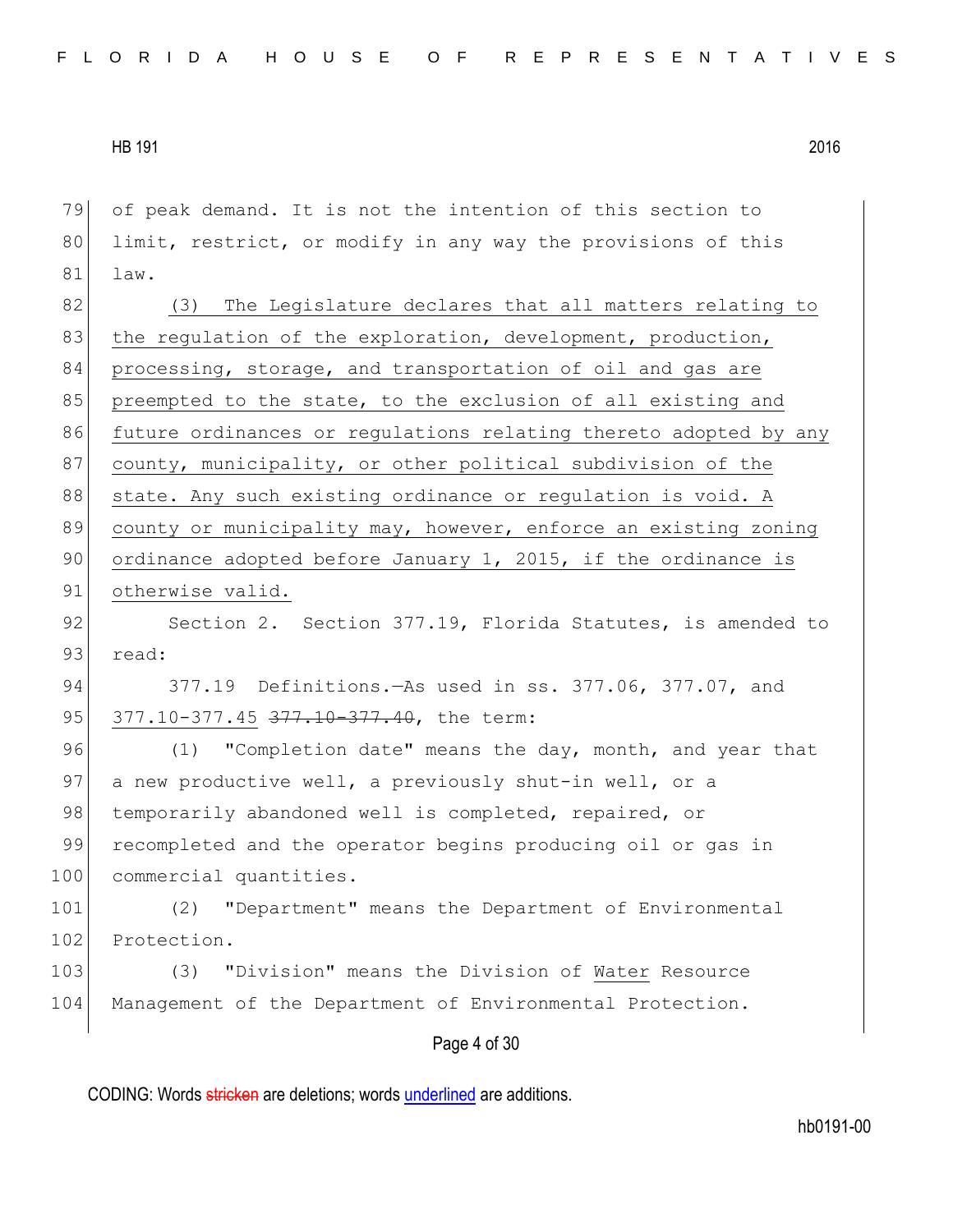(4) "Field" means the general area that is underlaid, or appears to be underlaid, by at least one pool. The term includes 107 the underground reservoir, or reservoirs, containing oil or gas, 108 or both. The terms "field" and "pool" mean the same thing if only one underground reservoir is involved; however, the term 110 "field," unlike the term "pool," may relate to two or more 111 pools.  $(5)$  "Gas" means all natural gas, including casinghead gas, and all other hydrocarbons not defined as oil in subsection (16)  $\leftarrow$   $\leftarrow$   $\leftarrow$   $\leftarrow$   $\leftarrow$   $\leftarrow$   $\leftarrow$   $\leftarrow$   $\leftarrow$   $\leftarrow$   $\leftarrow$   $\leftarrow$   $\leftarrow$   $\leftarrow$   $\leftarrow$   $\leftarrow$   $\leftarrow$   $\leftarrow$   $\leftarrow$   $\leftarrow$   $\leftarrow$   $\leftarrow$   $\leftarrow$   $\leftarrow$   $\leftarrow$   $\leftarrow$   $\leftarrow$   $\leftarrow$   $\leftarrow$   $\leftarrow$   $\leftarrow$   $\leftarrow$   $\leftarrow$   $\leftarrow$   $\leftarrow$   $\leftarrow$  (6) "High-pressure well stimulation" means all stages of a well intervention performed by injecting fluids into a rock formation at high pressure that exceeds the fracture gradient of 118 the rock formation in order to propagate fractures in such formation to increase production at an oil or gas well by improving the flow of hydrocarbons from the formation into the wellbore. The term does not include well stimulation or conventional workover procedures that may incidentally fracture 123 the formation near the wellbore.  $(7)$  (6) "Horizontal well" means a well completed with the wellbore in a horizontal or nearly horizontal orientation within 126 10 degrees of horizontal within the producing formation. 127 (8) $(7)$  "Illegal gas" means gas that has been produced 128 within the state from any well or wells in excess of the amount

Page 5 of 30

129 allowed by any rule, regulation, or order of the division, as

130 distinguished from gas produced within the State of Florida from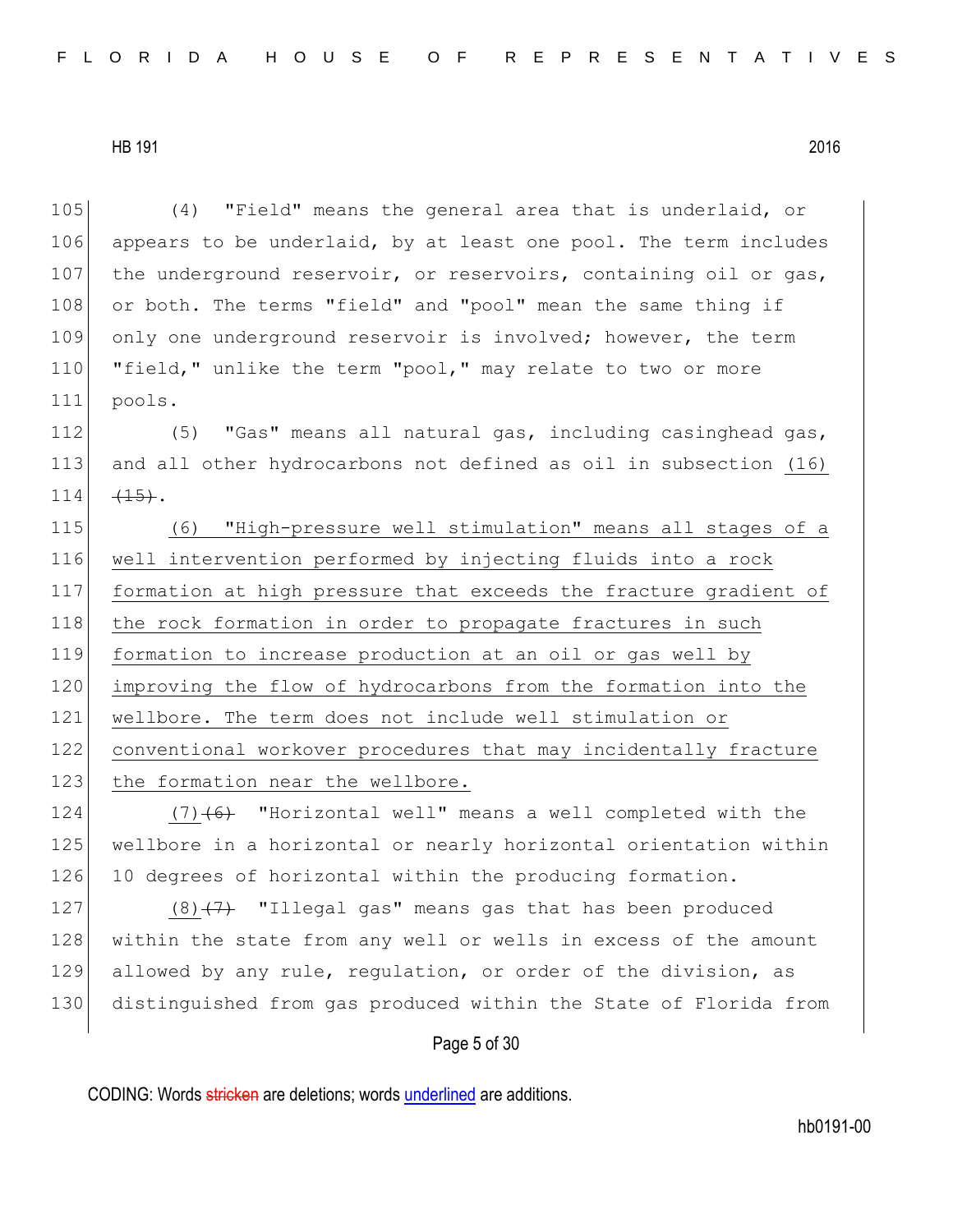131 a well not producing in excess of the amount so allowed, which 132 is "legal gas."

 $(9)$   $(8)$  "Illegal oil" means oil that has been produced within the state from any well or wells in excess of the amount 135 allowed by rule, regulation, or order of the division, as distinguished from oil produced within the state from a well not producing in excess of the amount so allowed, which is "legal 138 oil."

139  $(10)$   $(9)$  "Illegal product" means a product of oil or gas, 140 any part of which was processed or derived, in whole or in part, 141 from illegal gas or illegal oil or from any product thereof, as 142 distinguished from "legal product," which is a product processed 143 or derived to no extent from illegal oil or illegal gas.

144 (11) (10) "Lateral storage reservoir boundary" means the 145 projection up to the land surface of the maximum horizontal 146 extent of the gas volume contained in a natural gas storage 147 reservoir.

148  $(12)$   $(11)$  "Native gas" means gas that occurs naturally 149 within this state and does not include gas produced outside the 150 state, transported to this state, and injected into a permitted 151 natural gas storage facility.

152 (13) (12) "Natural gas storage facility" means an 153 underground reservoir from which oil or gas has previously been 154 produced and which is used or to be used for the underground 155 storage of natural gas, and any surface or subsurface structure, 156 or infrastructure, except wells. The term also includes a right

Page 6 of 30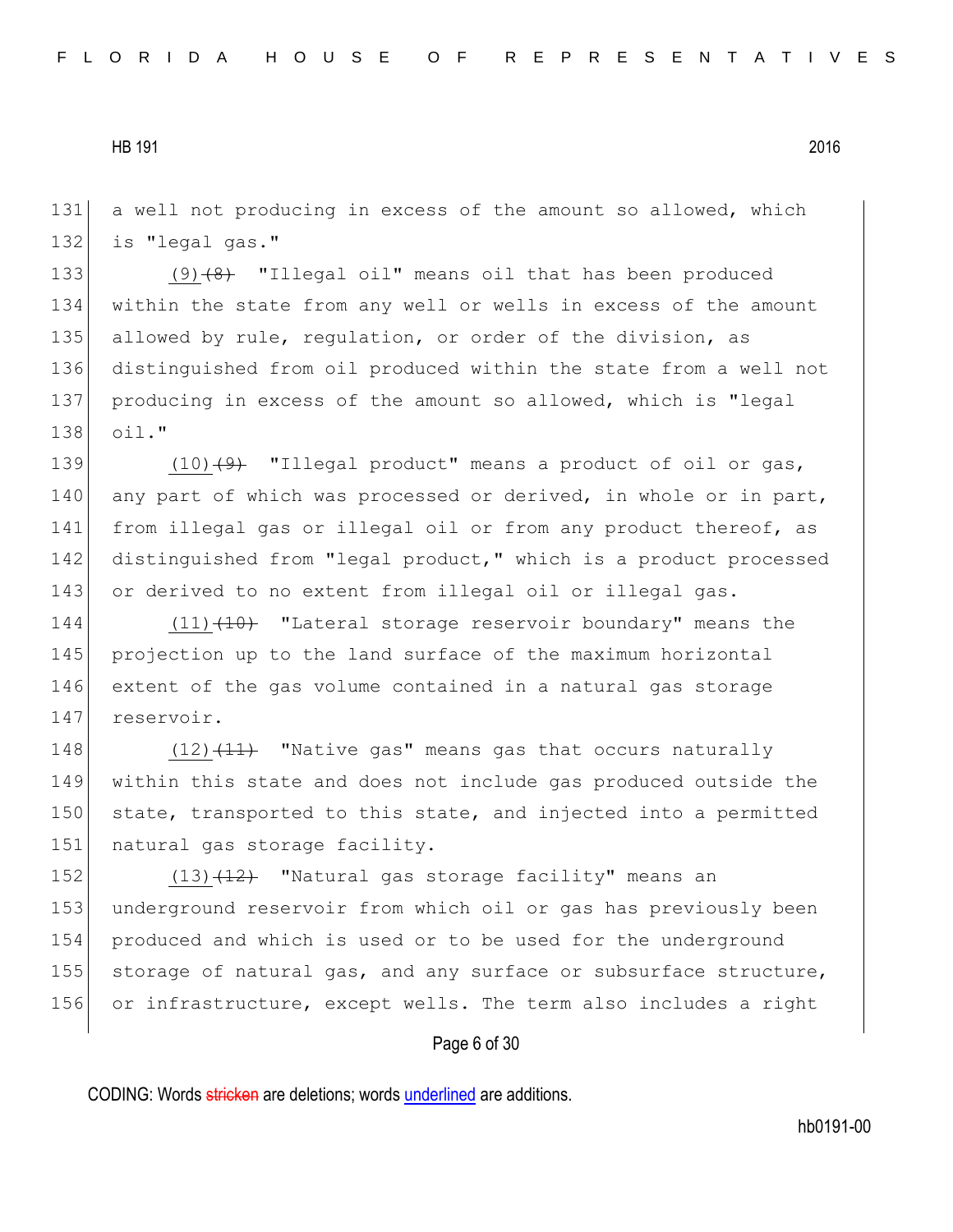157 or appurtenance necessary or useful in the operation of the 158 facility for the underground storage of natural gas, including 159 any necessary or reasonable reservoir protective area as 160 designated for the purpose of ensuring the safe operation of the 161 storage of natural gas or protecting the natural gas storage 162 facility from pollution, invasion, escape, or migration of gas, 163 or any subsequent extension thereof. The term does not mean a 164 transmission, distribution, or gathering pipeline or system that 165 is not used primarily as integral piping for a natural gas 166 storage facility.

167 (14) (14) Whatural gas storage reservoir" means a pool or 168 field from which gas or oil has previously been produced and 169 which is suitable for or capable of being made suitable for the 170 injection, storage, and recovery of gas, as identified in a 171 permit application submitted to the department under s. 172 377.2407.

173  $(15)$   $(14)$  "New field well" means an oil or gas well 174 completed after July 1, 1997, in a new field as designated by 175 the Department of Environmental Protection.

176 (16) (15) "Oil" means crude petroleum oil and other 177 hydrocarbons, regardless of gravity, which are produced at the 178 well in liquid form by ordinary production methods, and which 179 are not the result of condensation of gas after it leaves the 180 reservoir.

181  $(17)$   $(16)$  "Oil and gas" has the same meaning as the term 182 "oil or gas."

Page 7 of 30

CODING: Words stricken are deletions; words underlined are additions.

hb0191-00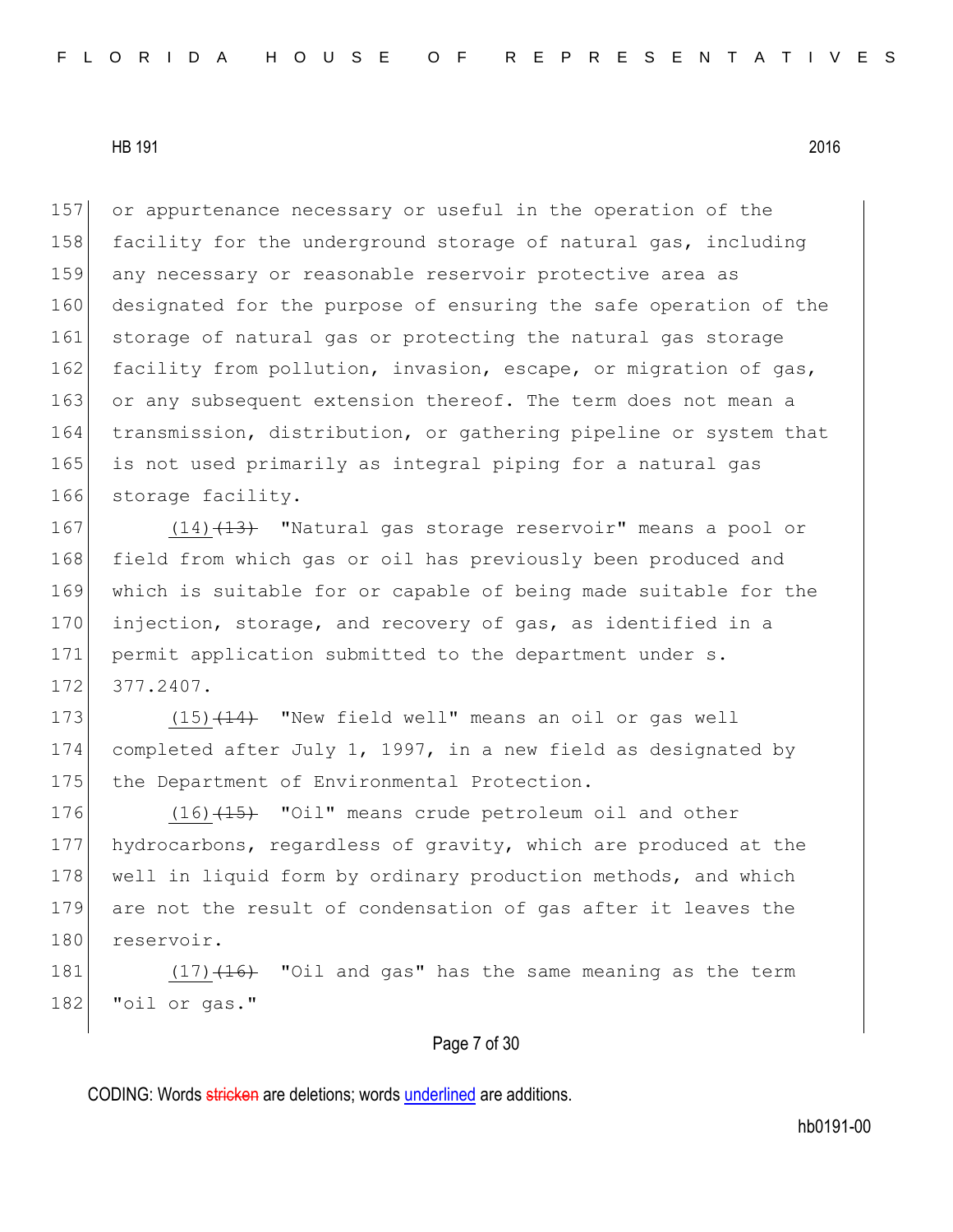183  $(18)$   $(17)$  "Oil and gas administrator" means the State 184 Geologist.

185  $(19)$   $(18)$  "Operator" means the entity who:

186 (a) Has the right to drill and to produce a well; or

187 (b) As part of a natural gas storage facility, injects, or 188 is engaged in the work of preparing to inject, gas into a 189 natural gas storage reservoir; or stores gas in, or removes gas 190 from, a natural gas storage reservoir.

191 (20)<del>(19)</del> "Owner" means the person who has the right to 192 drill into and to produce from any pool and to appropriate the 193 production for the person or for the person and another, or 194 others.

195  $(21)$   $(20)$  "Person" means a natural person, corporation, 196 association, partnership, receiver, trustee, guardian, executor, 197 administrator, fiduciary, or representative of any kind.

198  $(22)$   $(21)$  "Pool" means an underground reservoir containing 199 or appearing to contain a common accumulation of oil or gas or 200 both. Each zone of a general structure which is completely 201 separated from any other zone on the structure is considered a 202 separate pool as used herein.

203  $(23)$   $\overline{22}$  "Producer" means the owner or operator of a well 204 or wells capable of producing oil or gas, or both.

205  $(24)$   $(23)$  "Product" means a commodity made from oil or gas 206 and includes refined crude oil, crude tops, topped crude, 207 processed crude petroleum, residue from crude petroleum, 208 cracking stock, uncracked fuel oil, fuel oil, treated crude oil,

Page 8 of 30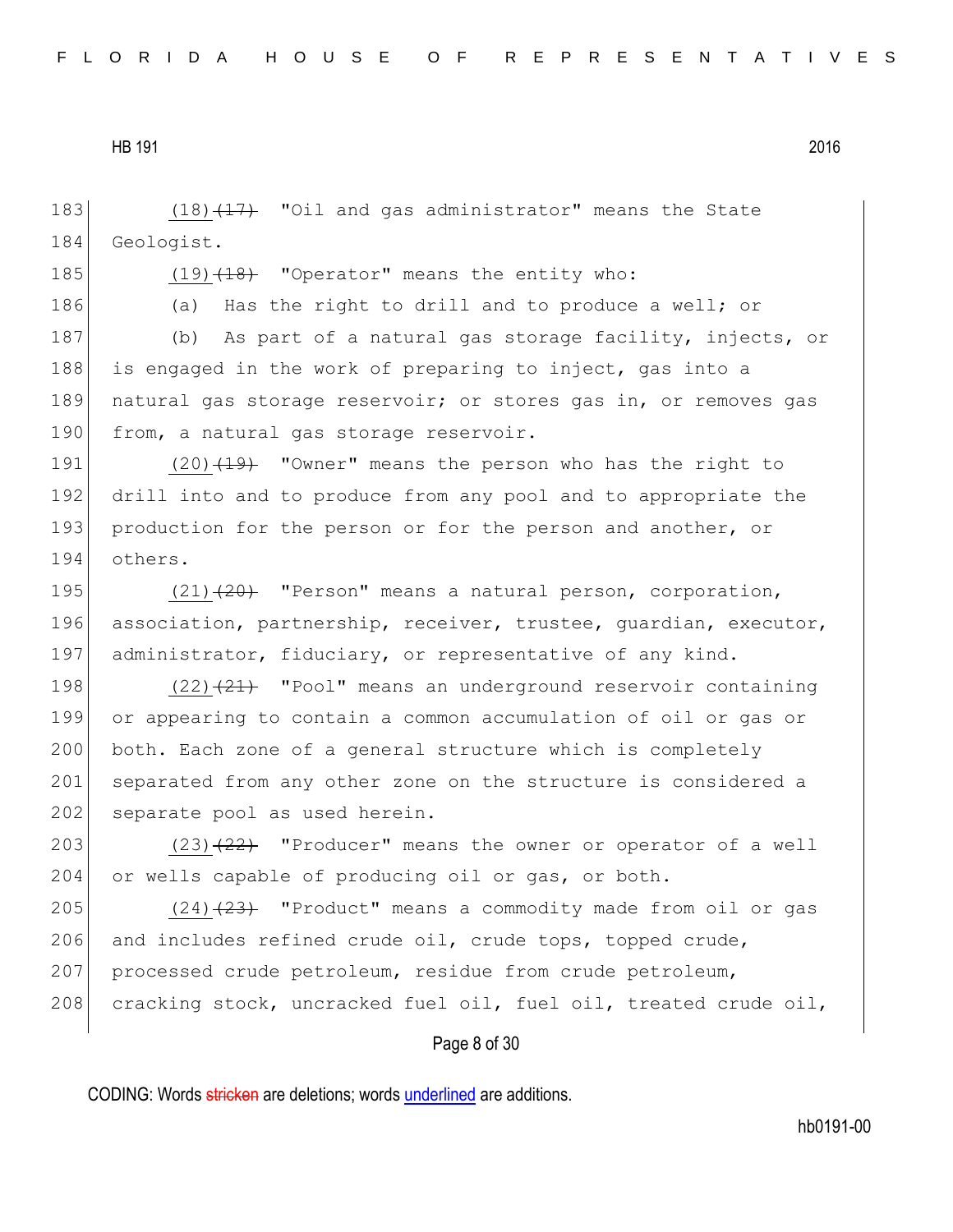residuum, gas oil, casinghead gasoline, natural gas gasoline,  $|$  naphtha, distillate, condensate, gasoline, waste oil, kerosene, benzine, wash oil, blended gasoline, lubricating oil, blends or mixtures of oil with one or more liquid products or byproducts derived from oil or gas, and blends or mixtures of two or more liquid products or byproducts derived from oil or gas, whether 215 hereinabove enumerated or not.

216  $(25)$   $(24)$  "Reasonable market demand" means the amount of 217 oil reasonably needed for current consumption, together with a 218 reasonable amount of oil for storage and working stocks.

219 (26)<del>(25)</del> "Reservoir protective area" means the area  $220$  extending up to and including  $2,000$  feet surrounding a natural 221 gas storage reservoir.

222  $(27)$   $(27)$   $(26)$  "Shut-in bottom hole pressure" means the pressure 223 at the bottom of a well when all valves are closed and no oil or 224 gas has been allowed to escape for at least 24 hours.

225  $(28)$   $(27)$  "Shut-in well" means an oil or gas well that has 226 been taken out of service for economic reasons or mechanical 227 repairs.

228  $(29)$   $(29)$   $(28)$  "State" means the State of Florida.

229  $(30)$   $(29)$  "Temporarily abandoned well" means a permitted 230 well or wellbore that has been abandoned by plugging in a manner 231 that allows reentry and redevelopment in accordance with oil or 232| gas rules of the Department of Environmental Protection.

233 (31)<del>(30)</del> "Tender" means a permit or certificate of 234 clearance for the transportation or the delivery of oil, gas, or

Page 9 of 30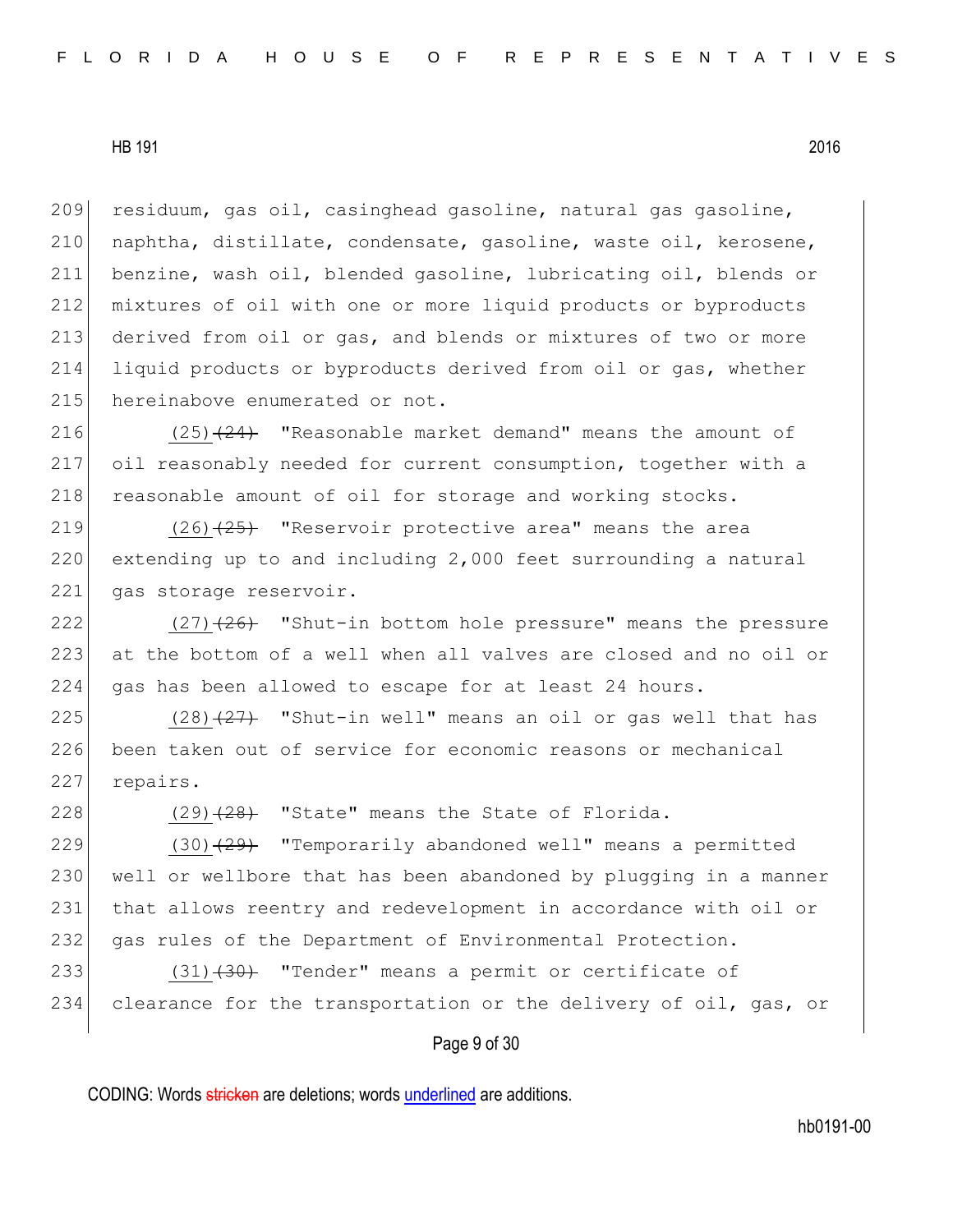235 products, approved and issued or registered under the authority 236 of the division.

237  $(32)$   $(31)$  "Waste," in addition to its ordinary meaning, 238 | means "physical waste" as that term is generally understood in 239 the oil and gas industry. The term "waste" includes:

240 (a) The inefficient, excessive, or improper use or 241 dissipation of reservoir energy; and the locating, spacing, 242 drilling, equipping, operating, or producing of any oil or gas 243 well or wells in a manner that results, or tends to result, in 244 reducing the quantity of oil or gas ultimately to be stored or 245 recovered from any pool in this state.

246 (b) The inefficient storing of oil; and the locating, 247 spacing, drilling, equipping, operating, or producing of any oil 248 or gas well or wells in a manner that causes, or tends to cause, 249 unnecessary or excessive surface loss or destruction of oil or  $250$  gas.

251 (c) The producing of oil or gas in a manner that causes 252 unnecessary water channeling or coning.

253 (d) The operation of any oil well or wells with an 254 inefficient gas-oil ratio.

255 (e) The drowning with water of any stratum or part thereof 256 capable of producing oil or gas.

257 (f) The underground waste, however caused and whether or 258 not defined.

- 259 (g) The creation of unnecessary fire hazards.
- 260 (h) The escape into the open air, from a well producing

## Page 10 of 30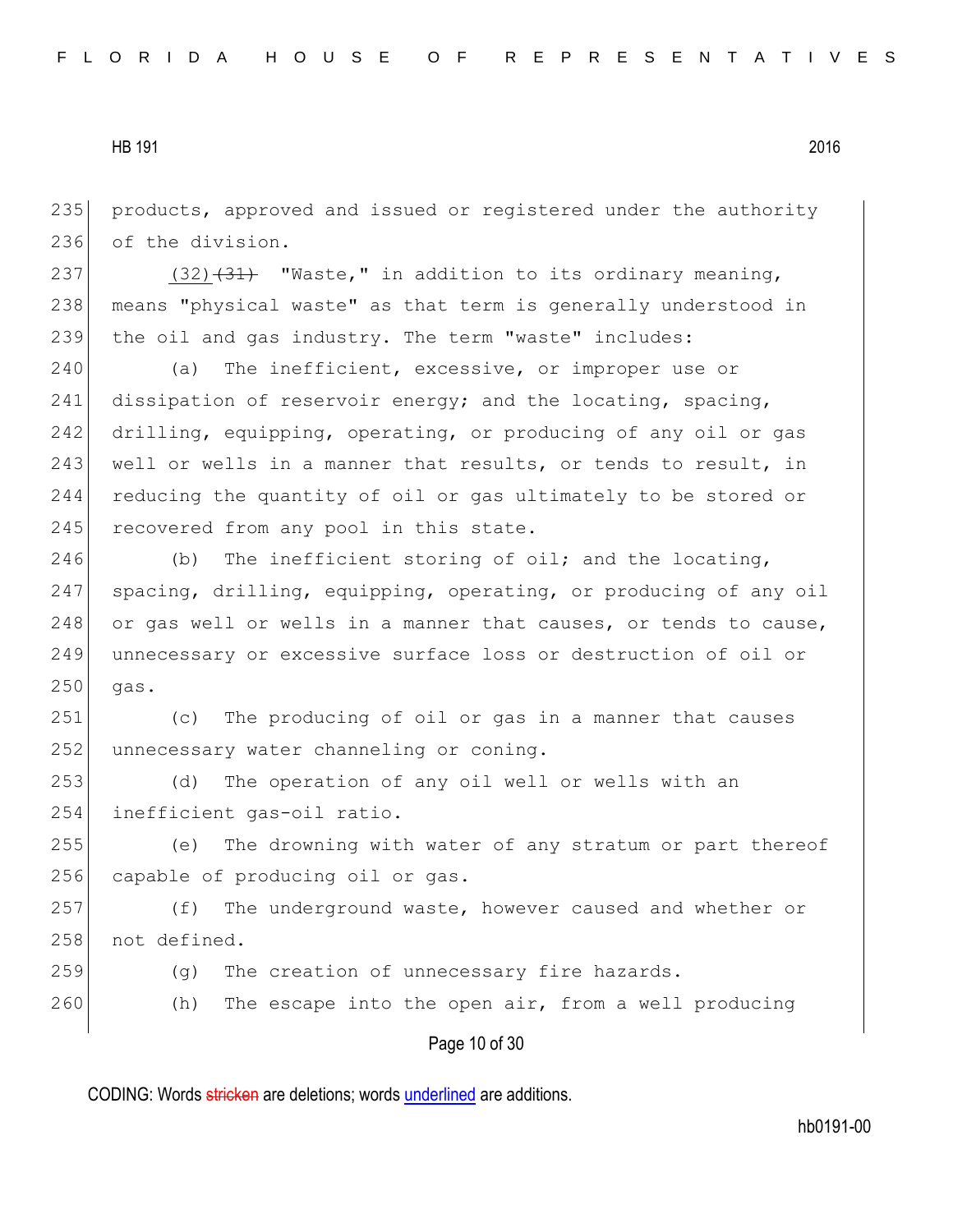261 both oil and gas, of gas in excess of the amount that is  $262$  necessary in the efficient drilling or operation of the well.  $263$  (i) The use of gas for the manufacture of carbon black. 264 (j) Permitting gas produced from a gas well to escape into  $265$  the air.

266 (k) The abuse of the correlative rights and opportunities 267 of each owner of oil and gas in a common reservoir due to 268 nonuniform, disproportionate, and unratable withdrawals, causing 269 undue drainage between tracts of land.

 $(33)$   $(32)$  "Well site" means the general area around a well, which area has been disturbed from its natural or existing condition, as well as the drilling or production pad, mud and water circulation pits, and other operation areas necessary to drill for or produce oil or gas, or to inject gas into and 275 recover gas from a natural gas storage facility.

276 Section 3. Subsection (2) of section 377.22, Florida 277 Statutes, is amended to read:

 $278$  377.22 Rules and orders.

279 (2) The department shall issue orders and adopt rules 280 pursuant to ss. 120.536 and 120.54 to implement and enforce  $the$ 281 provisions of this chapter. Such rules and orders shall ensure 282 that all precautions are taken to prevent the spillage of oil or 283 any other pollutant in all phases of the drilling for, and 284 extracting of, oil, gas, or other petroleum products, including 285 high-pressure well stimulations, or during the injection of gas 286 into and recovery of gas from a natural gas storage reservoir.

# Page 11 of 30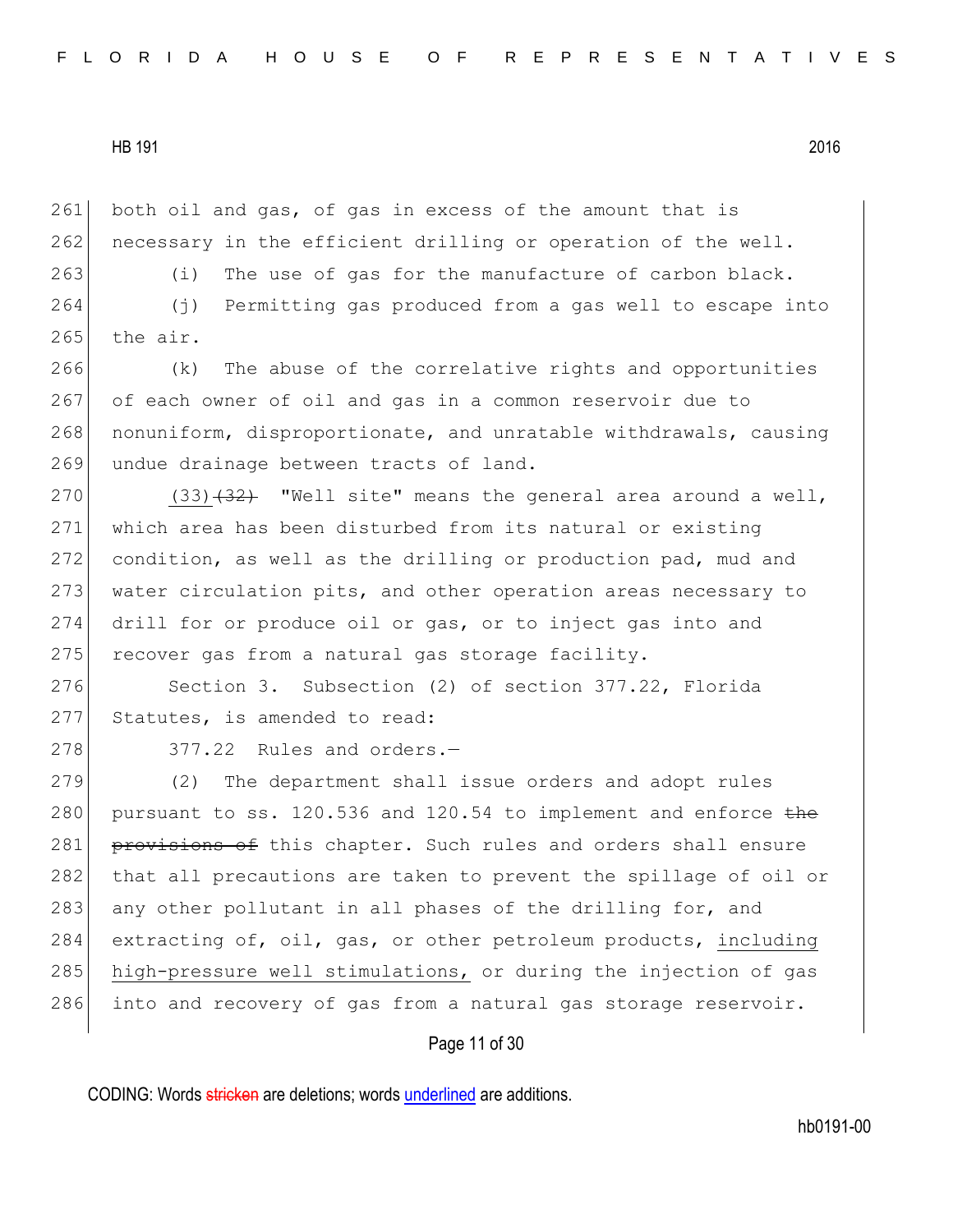287 The department shall revise such rules from time to time as 288 necessary for the proper administration and enforcement of this 289 chapter. Rules adopted and orders issued in accordance with this 290 section are for, but not limited to, the following purposes:

291 (a) To require the drilling, casing, and plugging of wells 292 to be done in such a manner as to prevent the pollution of the 293 fresh, salt, or brackish waters or the lands of the state and to 294 protect the integrity of natural gas storage reservoirs.

295 (b) To prevent the alteration of the sheet flow of water 296 in any area.

297 (c) To require that appropriate safety equipment be 298 installed to minimize the possibility of an escape of oil or 299 other petroleum products in the event of accident, human error, 300 or a natural disaster during drilling, casing, or plugging of 301 any well and during extraction operations.

302 (d) To require the drilling, casing, and plugging of wells 303 to be done in such a manner as to prevent the escape of oil or 304 other petroleum products from one stratum to another.

 (e) To prevent the intrusion of water into an oil or gas stratum from a separate stratum, except as provided by rules of the division relating to the injection of water for proper 308 reservoir conservation and brine disposal.

309 (f) To require a reasonable bond, or other form of 310 security acceptable to the department, conditioned upon properly 311 drilling, casing, producing, and operating each well, and 312 properly plugging the performance of the duty to plug properly

Page 12 of 30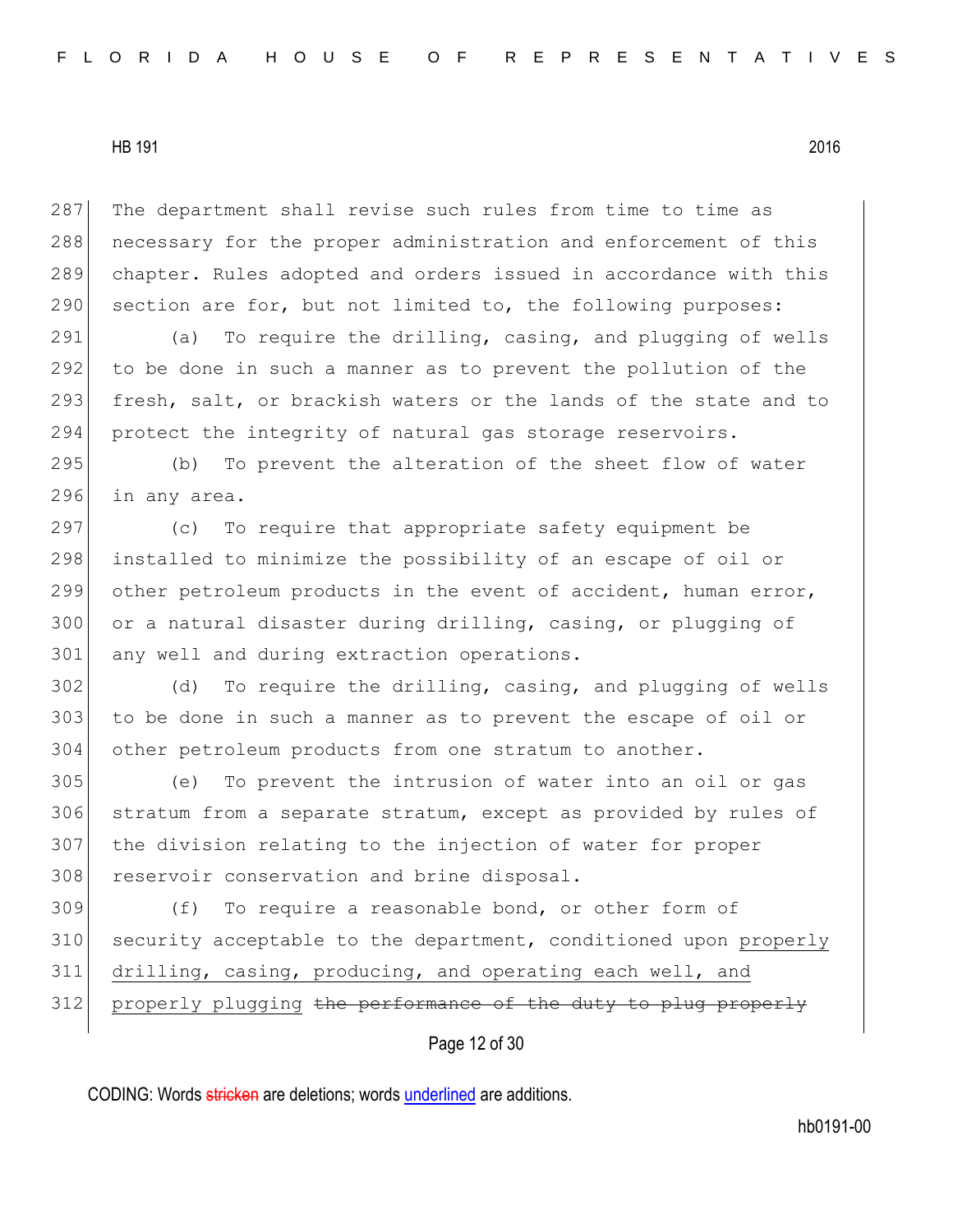each dry and abandoned well and the full and complete restoration by the applicant of the area over which geophysical exploration, drilling, or production is conducted to the similar 316 contour and general condition in existence before prior to such operation.

318 (g) To require and carry out a reasonable program of monitoring and inspecting  $\theta$  inspection of all drilling 320 operations, high-pressure well stimulations, producing wells, or injecting wells, and well sites, including regular inspections by division personnel. Inspections will be required during the testing of blowout preventers, during the pressure testing of 324 the casing and casing shoe, and during the integrity testing of the cement plugs in plugging and abandonment operations.

326 (h) To require the making of reports showing the location 327 of all oil and gas wells; the making and filing of logs; the 328 taking and filing of directional surveys; the filing of 329 electrical, sonic, radioactive, and mechanical logs of oil and 330 gas wells; if taken, the saving of cutting and cores, the cuts 331 of which shall be given to the Bureau of Geology; and the making 332 of reports with respect to drilling and production records. 333 However, such information, or any part thereof, at the request 334 of the operator, shall be exempt from the provisions of s. 335 119.07(1) and held confidential by the division for  $a$  period of 336 1 year after the completion of a well.

337 (i) To prevent wells from being drilled, operated, or 338 produced in such a manner as to cause injury to neighboring

Page 13 of 30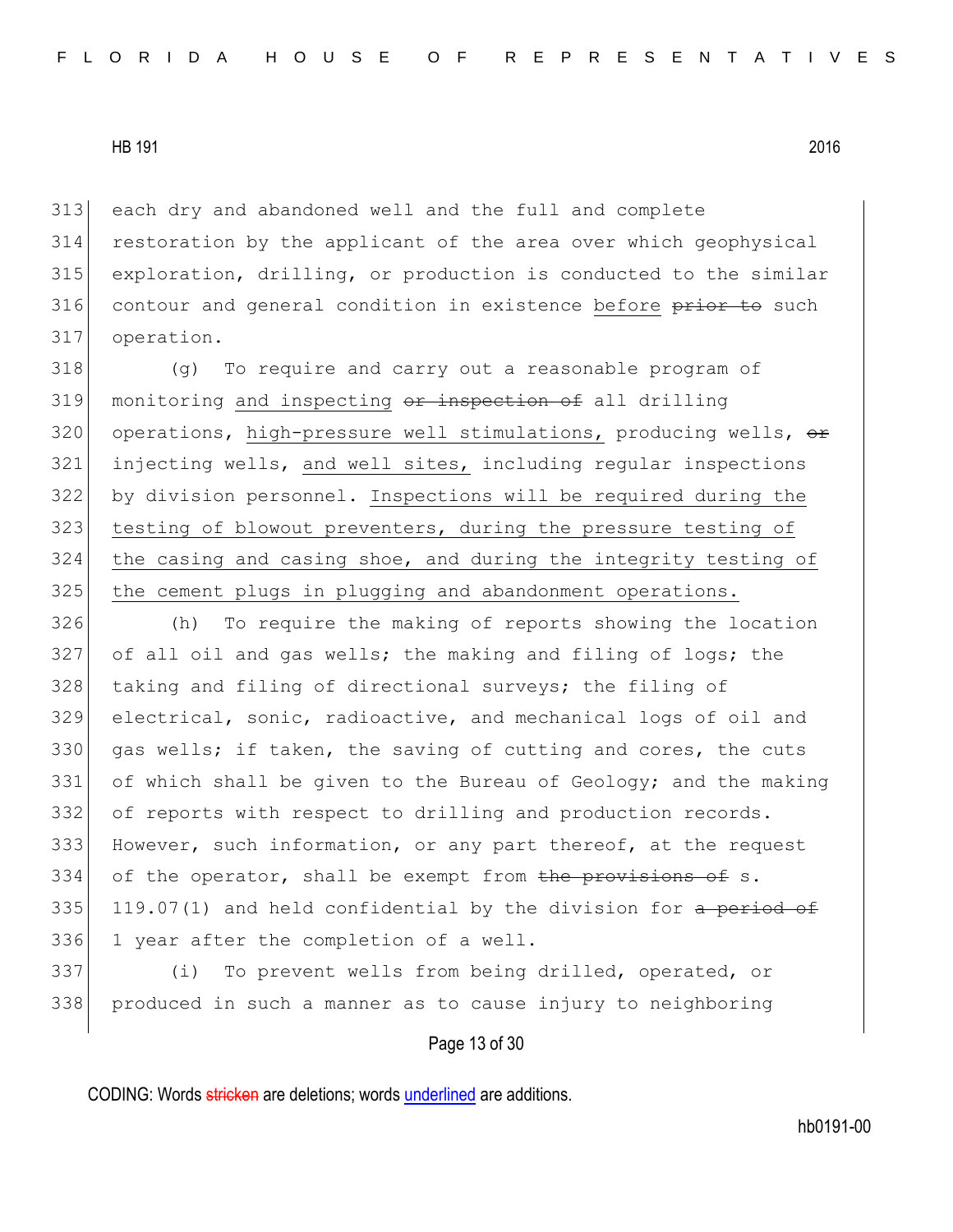Page 14 of 30 leases, property, or natural gas storage reservoirs. 340 (i) To prevent the drowning by water of any stratum, or part thereof, capable of producing oil or gas in paying quantities and to prevent the premature and irregular encroachment of water which reduces, or tends to reduce, the total ultimate recovery of oil or gas from any pool. (k) To require the operation of wells with efficient gas- oil ratio, and to fix such ratios. 347 (1) To prevent "blowouts," "caving," and "seepage," in the 348 sense that conditions indicated by such terms are generally 349 understood in the oil and gas business. (m) To prevent fires. (n) To identify the ownership of all oil or gas wells, producing leases, refineries, tanks, plants, structures, and storage and transportation equipment and facilities. 354 (o) To regulate the "shooting," perforating,  $\frac{1}{2}$  and chemical 355 | treatment, and high-pressure stimulations of wells. (p) To regulate secondary recovery methods, including the introduction of gas, air, water, or other substance into 358 producing formations. (q) To regulate gas cycling operations. (r) To regulate the storage and recovery of gas injected 361 into natural gas storage facilities. 362 (s) If necessary for the prevention of waste, as herein defined, to determine, limit, and prorate the production of oil or gas, or both, from any pool or field in the state.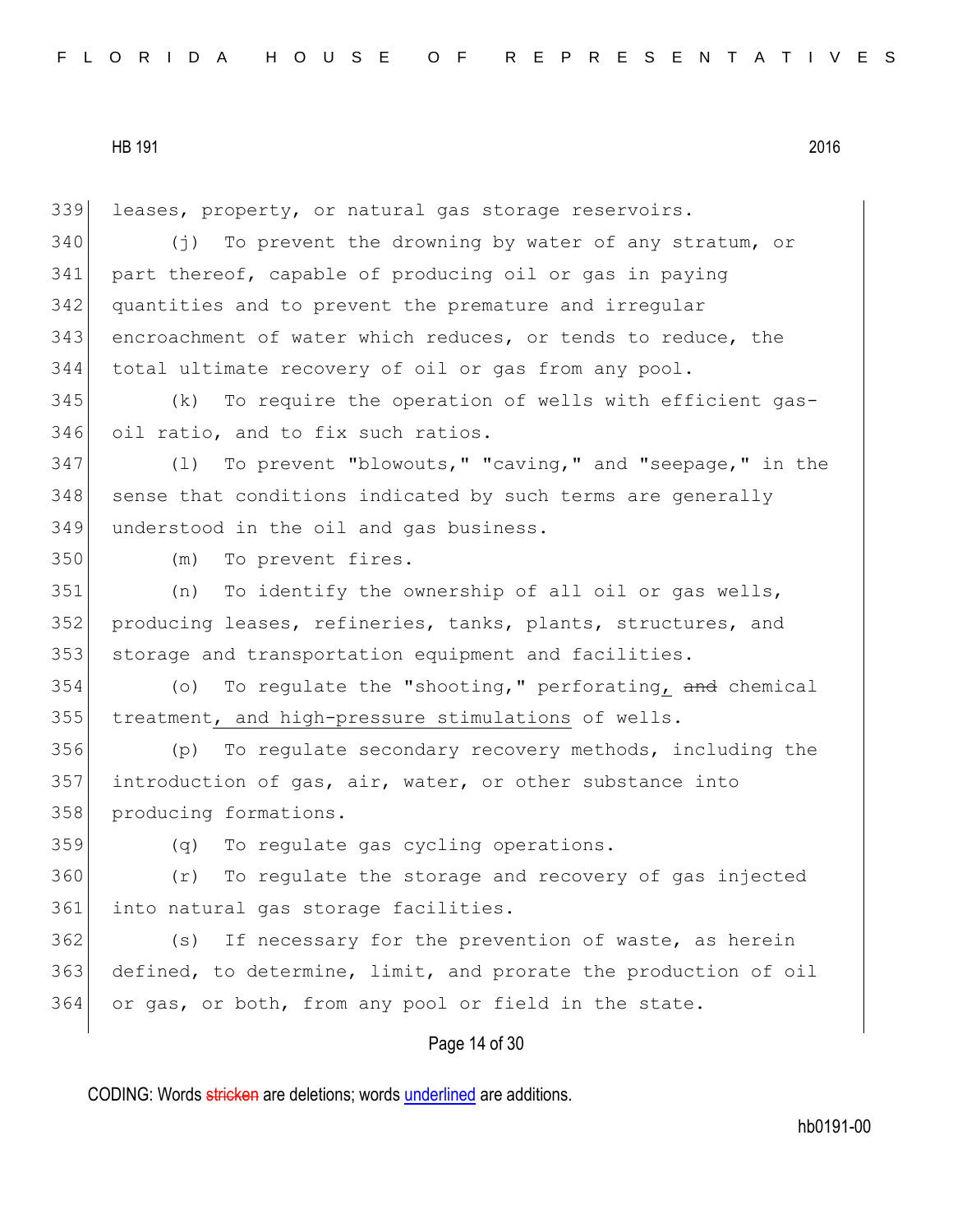365 (t) To require, either generally or in or from particular 366 areas, certificates of clearance or tenders in connection with  $367$  the transportation or delivery of oil or gas, or any product.

368 (u) To regulate the spacing of wells and to establish 369 drilling units.

 $370$  (v) To prevent, so far as is practicable, reasonably 371 avoidable drainage from each developed unit which is not 372 equalized by counterdrainage.

 (w) To require that geophysical operations requiring a permit be conducted in a manner which will minimize the impact on hydrology and biota of the area, especially environmentally 376 sensitive lands and coastal areas.

 $377$  (x) To regulate aboveground crude oil storage tanks in a 378 manner which will protect the water resources of the state.

 $379$  (y) To act in a receivership capacity for fractional 380 mineral interests for which the owners are unknown or unlocated 381 and to administratively designate the operator as the lessee.

 (z) To evaluate the history of past adjudicated violations committed by permit applicants or the applicants' affiliated entities of any substantive and material rule or law pertaining 385 to the regulation of oil or gas.

386 Section 4. Subsections (6) through (9) of section 377.24, 387 Florida Statutes, are renumbered as subsections (5) through  $(8)$ , 388 respectively, present subsections  $(1)$ ,  $(2)$ ,  $(4)$ , and  $(5)$  are 389 amended, and a new subsection (9) is added to that section, to 390 read:

## Page 15 of 30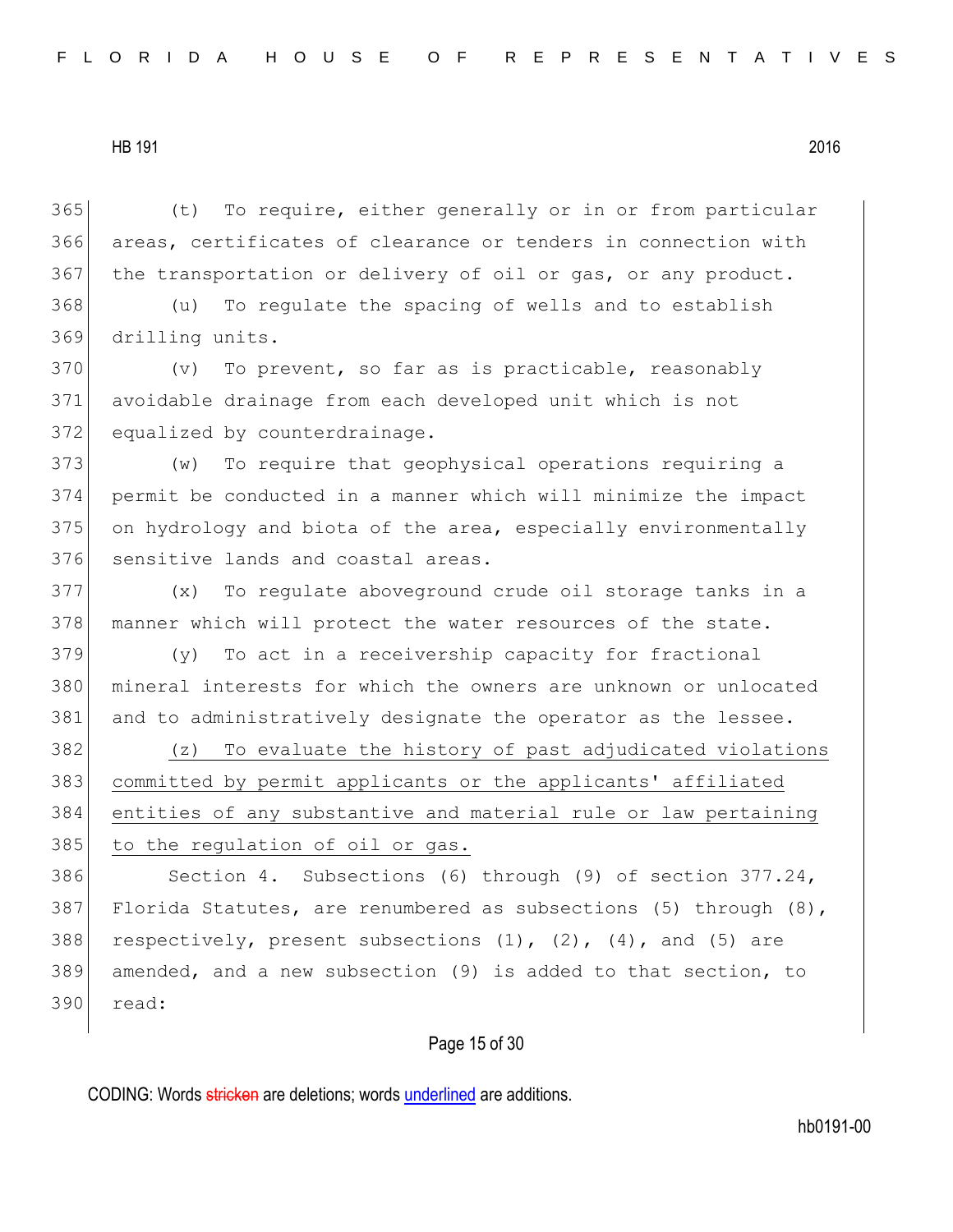391 377.24 Notice of intention to drill well; permits;  $392$  abandoned wells and dry holes.  $-$ 

393 (1) Before drilling a well in search of oil or gas, before 394 performing a high-pressure well stimulation, or before storing 395 gas in or recovering gas from a natural gas storage reservoir, 396 the person who desires to drill for, store, or recover gas,  $\theta$ 397 drill for oil or gas, or perform a high-pressure well 398 stimulation shall notify the division upon such form as it may 399 prescribe and shall pay a reasonable fee set by rule of the 400 department not to exceed the actual cost of processing and 401 inspecting for each well or reservoir. The drilling of any well, 402 the performance of any high-pressure well stimulation, and the 403 storing and recovering of gas are prohibited until such notice 404 is given, the fee is paid, and a the permit is granted. A permit 405 may authorize a single activity or multiple activities.

406 (2) An application for the drilling of a well in search of 407 oil or gas, for the performance of a high-pressure well 408 stimulation, or for the storing of gas in and recovering of gas 409 from a natural gas storage reservoir<sub> $\tau$ </sub> in this state must include 410 the address of the residence of the applicant, or applicants, 411 which must be the address of each person involved in accordance 412 with the records of the Division of Water Resource Management 413 until such address is changed on the records of the division 414 after written request.

415 (4) Application for permission to drill or abandon any 416 well or perform a high-pressure well stimulation may be denied

## Page 16 of 30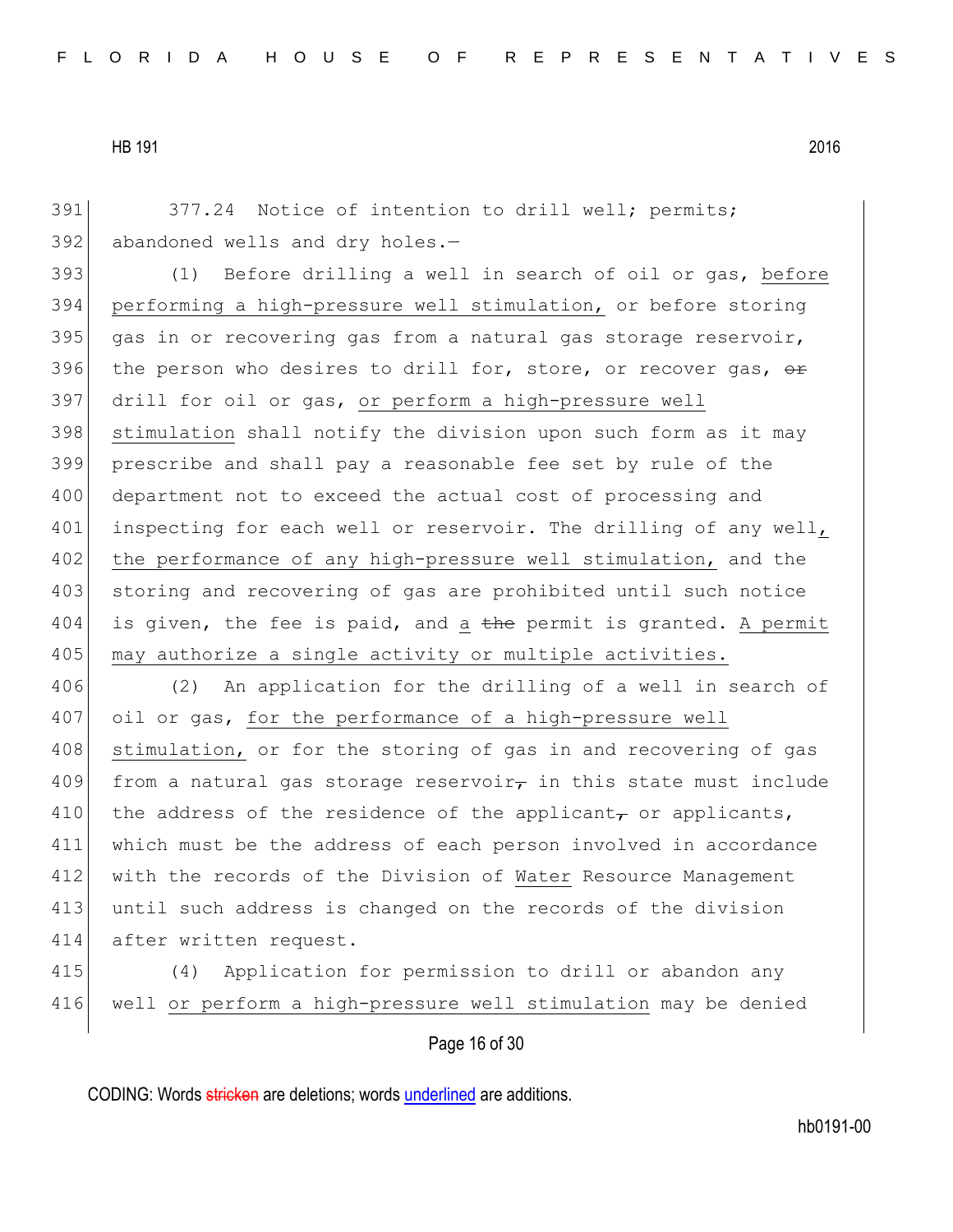417 by the division for only just and lawful cause.  $418$  (45) No permit to drill a gas or oil well shall be granted 419 within the corporate limits of any municipality, unless the 420 governing authority of the municipality shall have first duly 421 approved the application for such permit by resolution. 422 (9) The department may not approve a permit to authorize a 423 high-pressure well stimulation until rules for high-pressure 424 well stimulation are adopted. 425 Section 5. Subsections (5) and (6) are added to section 426 377.241, Florida Statutes, to read: 427 377.241 Criteria for issuance of permits.—The division, in 428 the exercise of its authority to issue permits as hereinafter 429 provided, shall give consideration to and be guided by the 430 following criteria: 431 (5) For high-pressure well stimulations, whether the high-432 pressure well stimulation as proposed is designed to ensure 433 that: 434 (a) The groundwater through which the well will be or has 435 been drilled is not contaminated by the high-pressure well 436 stimulation; and 437 (b) The high-pressure well stimulation is consistent with 438 the public policy of this state as specified in s. 377.06. 439 (6) As a basis for permit denial or imposition of specific 440 permit conditions, including increased bonding up to five times 441 the applicable limits and increased monitoring, the history of 442 past adjudicated violations committed by the applicant or an

Page 17 of 30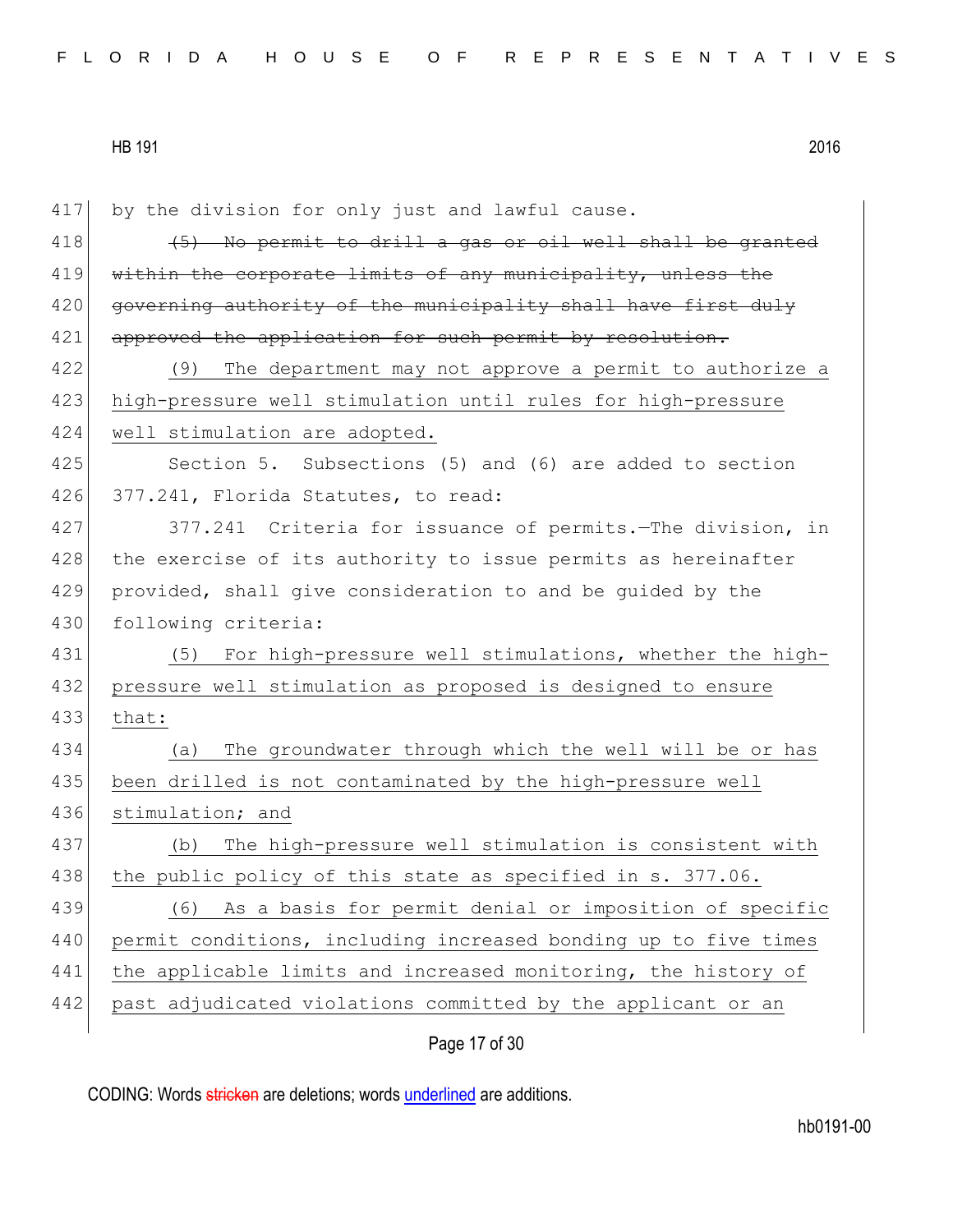| 443 | affiliated entity of the applicant of any substantive and        |
|-----|------------------------------------------------------------------|
| 444 | material rule or law pertaining to the regulation of oil or gas, |
| 445 | including violations that occurred outside the state.            |
| 446 | Section 6. Section 377.242, Florida Statutes, is amended         |
| 447 | to read:                                                         |
| 448 | 377.242 Permits for drilling or exploring and extracting         |
| 449 | through well holes or by other means. The department is vested   |
| 450 | with the power and authority:                                    |
| 451 | $(1)$ (a) To issue permits for the performance of a high-        |
| 452 | pressure well stimulation or the drilling for, exploring for, or |
| 453 | production of oil, gas, or other petroleum products that which   |
| 454 | are to be extracted from below the surface of the land,          |
| 455 | including submerged land, only through the well hole drilled for |
| 456 | oil, gas, and other petroleum products.                          |
| 457 | 1. A No structure intended for the drilling for, or              |
| 458 | production of, oil, gas, or other petroleum products may not be  |
| 459 | permitted or constructed on any submerged land within any bay or |
| 460 | estuary.                                                         |
| 461 | 2. A No structure intended for the drilling for, or              |
| 462 | production of, oil, gas, or other petroleum products may not be  |
| 463 | permitted or constructed within 1 mile seaward of the coastline  |
| 464 | of the state.                                                    |
| 465 | A No structure intended for the drilling for, or<br>3.           |
| 466 | production of, oil, gas, or other petroleum products may not be  |
| 467 | permitted or constructed within 1 mile of the seaward boundary   |
| 468 | of any state, local, or federal park or aquatic or wildlife      |
|     | Page 18 of 30                                                    |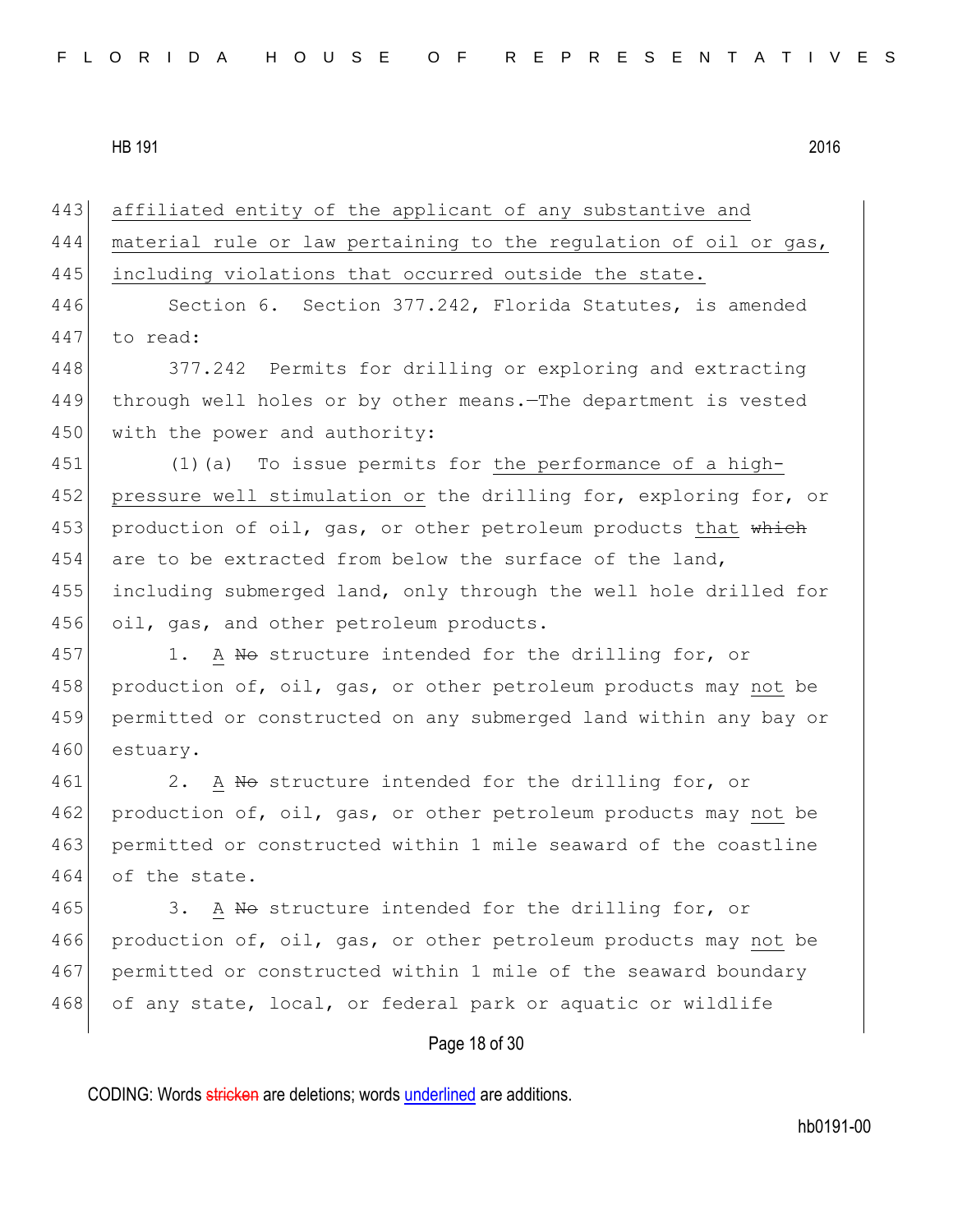469 preserve or on the surface of a freshwater lake, river, or 470 stream.

471 4. A No structure intended for the drilling for, or 472 production of, oil, gas, or other petroleum products may not be 473 permitted or constructed within 1 mile inland from the shoreline 474 of the Gulf of Mexico, the Atlantic Ocean, or any bay or estuary 475 or within 1 mile of any freshwater lake, river, or stream unless 476 the department is satisfied that the natural resources of such 477 bodies of water and shore areas of the state will be adequately 478 protected in the event of accident or blowout.

479 5. Without exception, after July 1, 1989, a no structure 480 intended for the drilling for, or production of, oil, gas, or 481 other petroleum products may not be permitted or constructed 482 south of 26°00'00" north latitude off Florida's west coast and 483 south of 27°00'00" north latitude off Florida's east coast, 484 within the boundaries of Florida's territorial seas as defined 485 in 43 U.S.C. s. 1301. After July 31, 1990, a no structure 486 intended for the drilling for, or production of, oil, gas, or 487 other petroleum products may not be permitted or constructed 488 north of 26°00′00″ north latitude off Florida's west coast to 489 the western boundary of the state bordering Alabama as set forth 490 in s. 1, Art. II of the State Constitution, or located north of 491 27°00'00" north latitude off Florida's east coast to the 492 northern boundary of the state bordering Georgia as set forth in 493 s. 1, Art. II of the State Constitution, within the boundaries 494 of Florida's territorial seas as defined in 43 U.S.C. s. 1301.

## Page 19 of 30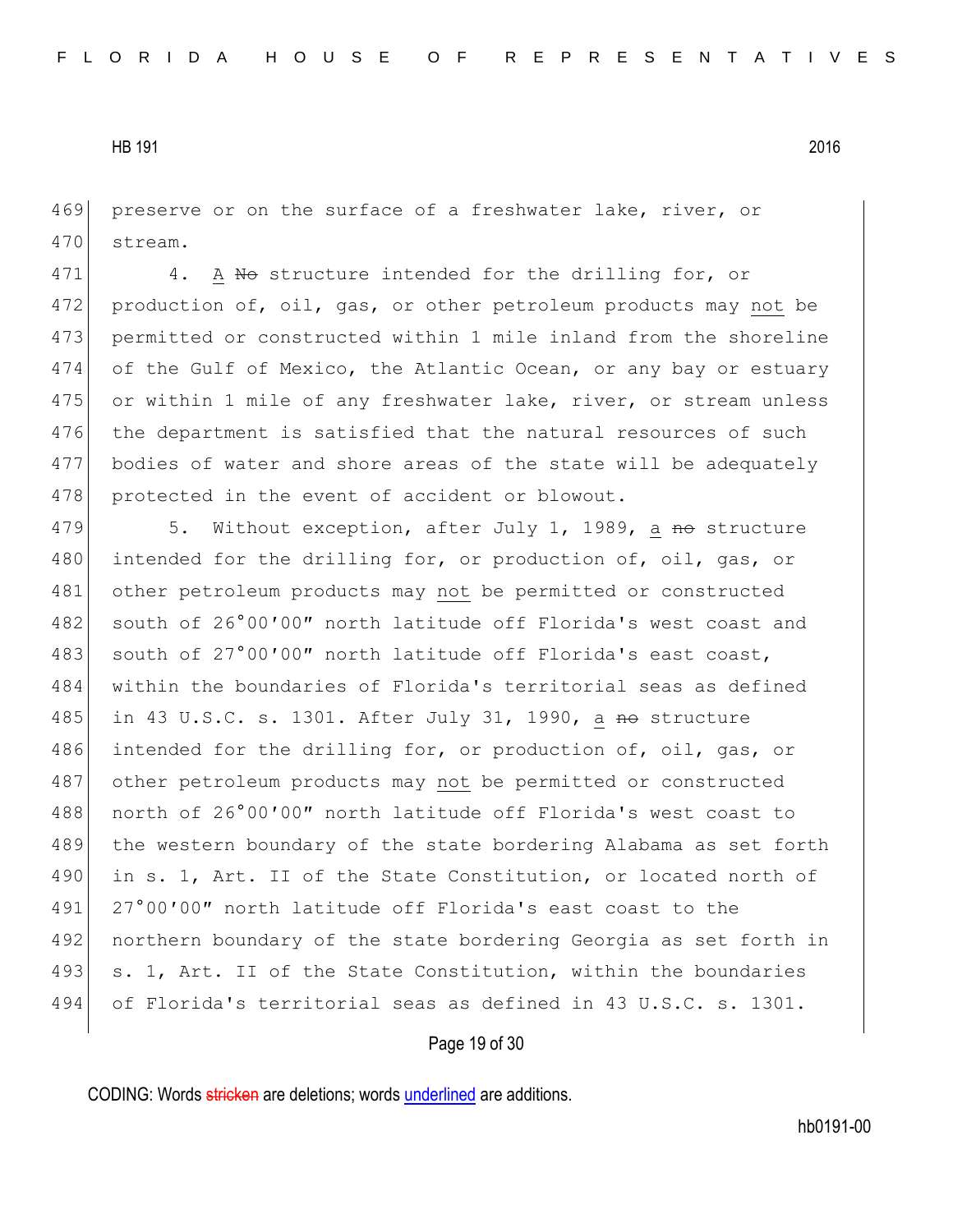495 (b) Subparagraphs (a)1. and 4. do not apply to permitting 496 or construction of structures intended for the drilling for, or 497 production of, oil, gas, or other petroleum products pursuant to 498 an oil, gas, or mineral lease of such lands by the state under 499 which lease any valid drilling permits are in effect on the 500 effective date of this act. In the event that such permits 501 contain conditions or stipulations, such conditions and 502 stipulations shall govern and supersede subparagraphs (a)1. and 503 4.

504 (c) The prohibitions of subparagraphs (a)  $1.-4$ . in this 505 subsection do not include "infield gathering lines," provided no 506 other placement is reasonably available and all other required 507 permits have been obtained.

508 (2) To issue permits to explore for and extract minerals 509 which are subject to extraction from the land by means other 510 than through a well hole.

511 (3) To issue permits to establish natural gas storage 512 facilities or construct wells for the injection and recovery of 513 any natural gas for storage in natural gas storage reservoirs. 514

 Each permit shall contain an agreement by the permitholder that the permitholder will not prevent inspection by division personnel at any time, including during installation and 518 cementing of casing, testing of blowout preventers, pressure testing of the casing and casing shoe, and integrity testing of 520 the cement plugs in plugging and abandonment operations. The

Page 20 of 30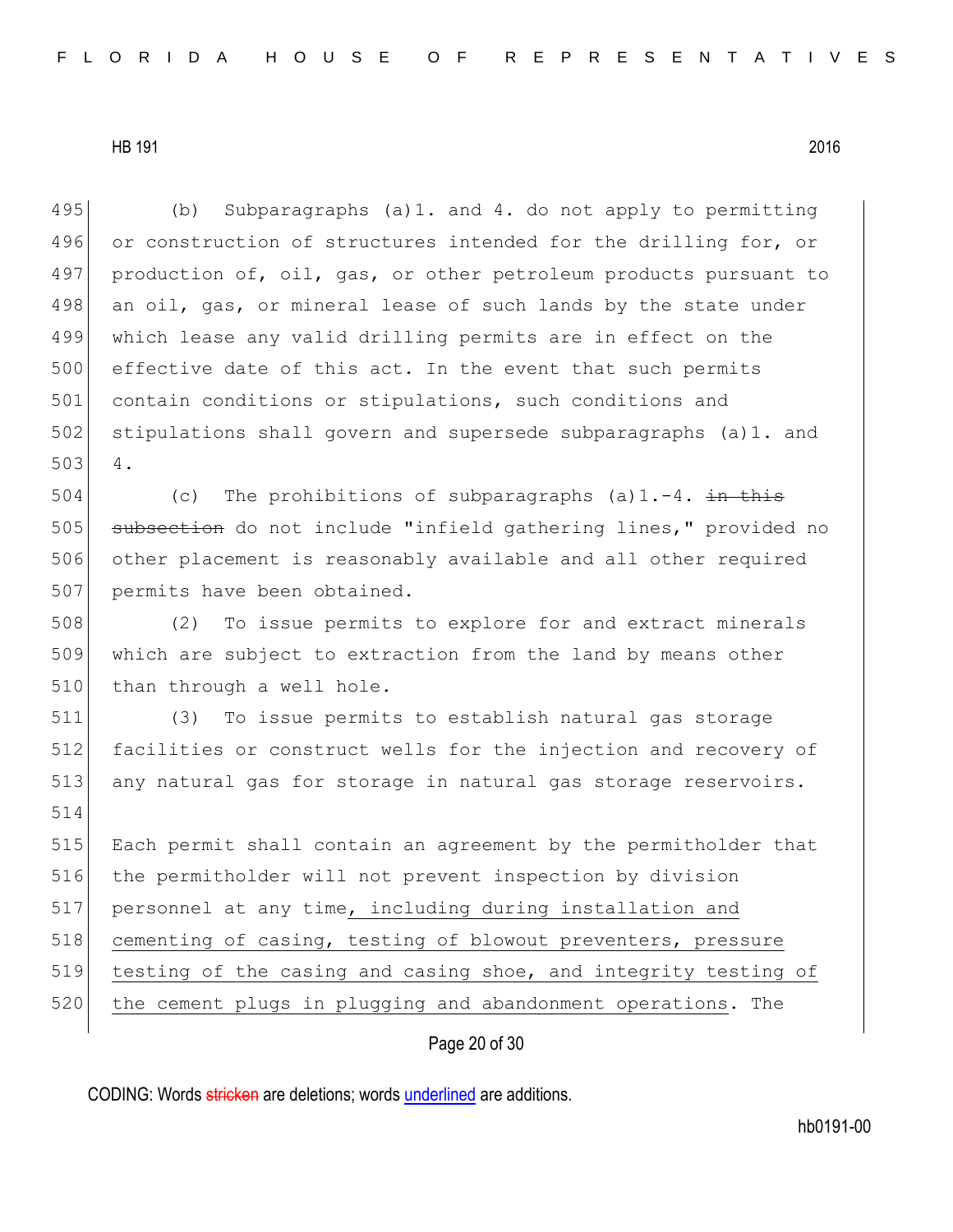521 provisions of this section prohibiting permits for drilling or 522 exploring for oil in coastal waters do not apply to any leases 523 entered into before June 7, 1991.

524 Section 7. Subsection (1) of section 377.2425, Florida 525 Statutes, is amended to read:

526 377.2425 Manner of providing security for geophysical 527 exploration, drilling, and production.-

528 (1) Before Prior to granting a permit for conducting to 529 conduct geophysical operations; drilling of exploratory, 530 injection, or production wells; producing oil and gas from a 531 wellhead; performing a high-pressure well stimulation; or 532 transporting oil and gas through a field-gathering system, the 533 department shall require the applicant or operator to provide 534 surety that these operations will be conducted in a safe and 535 environmentally compatible manner.

536 (a) The applicant for a drilling, production, high-537 pressure well stimulation, or injection well permit or a 538 geophysical permit may provide the following types of surety to 539 the department for this purpose:

540 1. A deposit of cash or other securities made payable to 541 the Minerals Trust Fund. Such cash or securities so deposited 542 shall be held at interest by the Chief Financial Officer to 543 satisfy safety and environmental performance provisions of this 544 chapter. The interest shall be credited to the Minerals Trust 545 Fund. Such cash or other securities shall be released by the 546 Chief Financial Officer upon request of the applicant and

# Page 21 of 30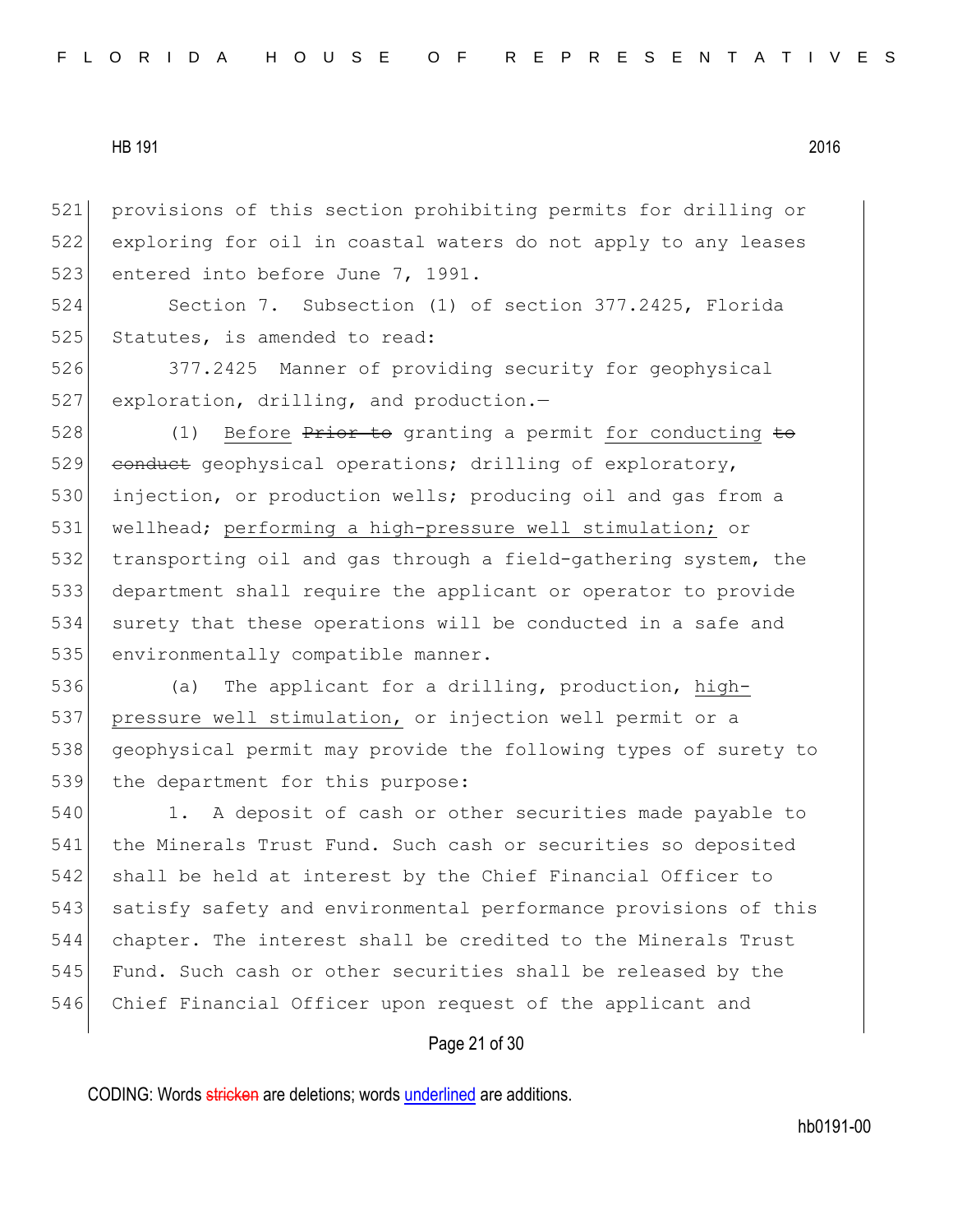547 certification by the department that all safety and 548 environmental performance provisions established by the 549 department for permitted activities have been fulfilled.

550 2. A bond of a surety company authorized to do business in 551 the state in an amount as provided by rule.

552 3. A surety in the form of an irrevocable letter of credit 553 in an amount as provided by rule guaranteed by an acceptable 554 financial institution.

 (b) An applicant for a drilling, production, high-pressure well stimulation, or injection well permit, or a permittee who intends to continue participating in long-term production activities of such wells, has the option to provide surety to the department by paying an annual fee to the Minerals Trust Fund. For an applicant or permittee choosing this option the 561 following shall apply:

562 1. For the first year, or part of a year, of a drilling, 563 production, or injection well permit, or change of operator, the 564 fee is \$4,000 per permitted well.

565 2. For each subsequent year, or part of a year, the fee is 566 \$1,500 per permitted well.

567 3. The maximum fee that an applicant or permittee may be 568 required to pay into the trust fund is \$30,000 per calendar 569 year, regardless of the number of permits applied for or in 570 effect.

571 4. The fees set forth in subparagraphs 1., 2., and 3. 572 shall be reviewed by the department on a biennial basis and

# Page 22 of 30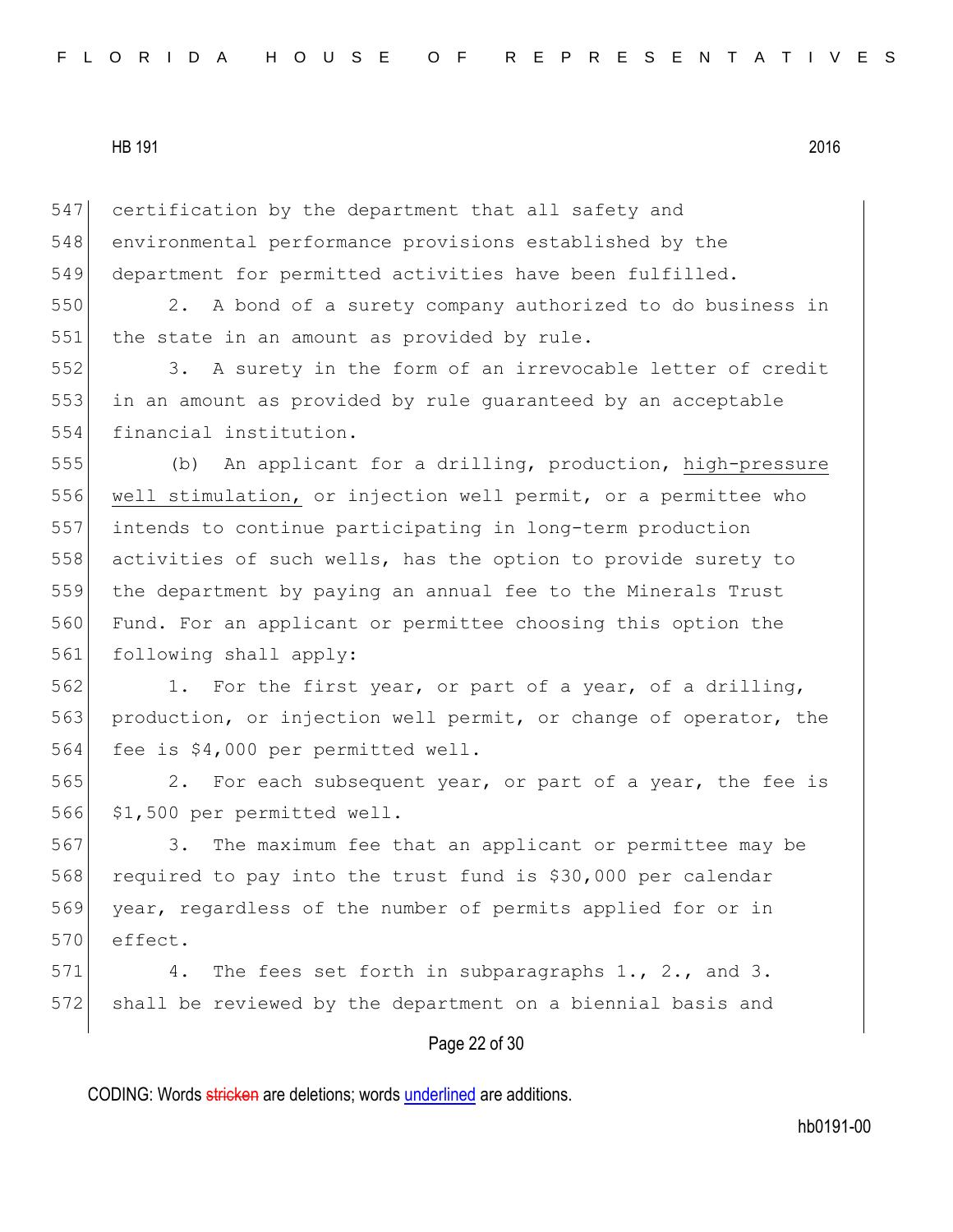573 adjusted for the cost of inflation. The department shall 574 establish by rule a suitable index for implementing such fee 575 revisions.

576 (c) An applicant for a drilling or operating permit for 577 operations planned in coastal waters that by their nature 578 warrant greater surety shall provide surety only in accordance 579 with paragraph (a), or similar proof of financial responsibility 580 other than as provided in paragraph (b). For all such 581 applications, including applications pending at the effective 582 date of this act and notwithstanding the provisions of paragraph 583 (b), the Governor and Cabinet in their capacity as the 584 Administration Commission, at the recommendation of the 585 department of Environmental Protection, shall set a reasonable 586 amount of surety required under this subsection. The surety 587 amount shall be based on the projected cleanup costs and natural 588 resources damages resulting from a maximum oil spill and adverse 589 hydrographic and atmospheric conditions that would tend to 590 transport the oil into environmentally sensitive areas, as 591 determined by the department of Environmental Protection.

592 Section 8. Section 377.2436, Florida Statutes, is created 593 to read:

| 594 | 377.2436 Study on high-pressure well stimulation.-               |
|-----|------------------------------------------------------------------|
| 595 | The department shall conduct a study on high-pressure<br>(T)     |
| 596 | well stimulation. The study shall:                               |
| 597 | (a) Evaluate the underlying geologic features present in         |
| 598 | the counties where oil wells have been permitted and analyze the |

Page 23 of 30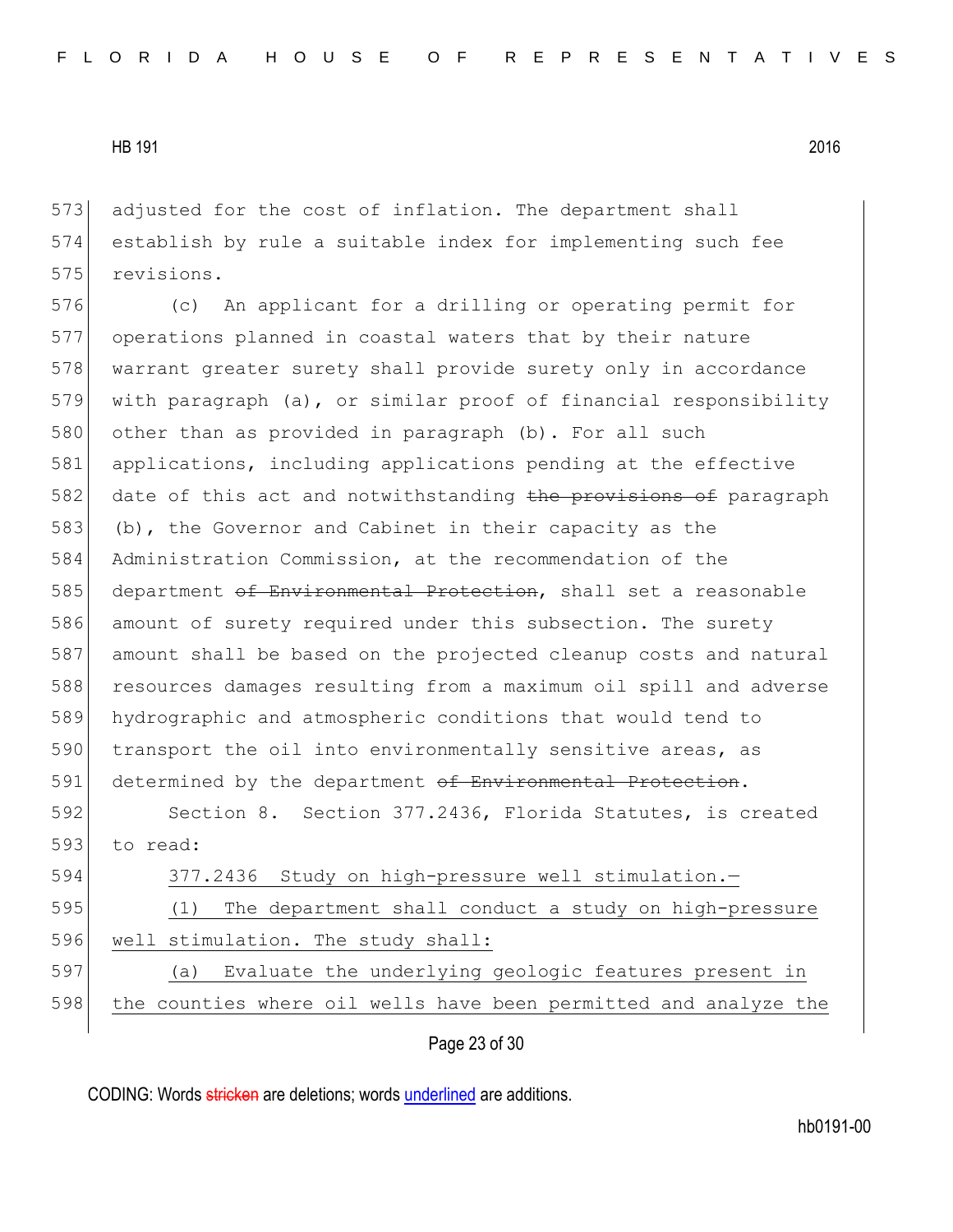potential impact that high-pressure well stimulation and 600 wellbore construction may have on the underlying geologic features. (b) Evaluate the potential hazards and risks that high- pressure well stimulation poses to surface water or groundwater 604 resources. The study shall assess the potential impacts of high-605 pressure well stimulation on drinking water resources and 606 identify the main factors affecting the severity and frequency of impacts and shall analyze the potential for the use or reuse 608 of recycled water in well stimulation fluids while meeting appropriate water quality standards. (c) Review and evaluate the potential for groundwater contamination from conducting high-pressure well stimulation under wells that have been previously abandoned and plugged and identify a setback radius from previously plugged and abandoned wells that could be impacted by high-pressure well stimulation. (d) Review and evaluate the ultimate disposition of well 616 stimulation fluids after use in well stimulation processes. (2) The department shall continue conventional oil and gas 618 business operations during the performance of the study. There shall not be a moratorium on the evaluation and issuance of 620 permits for conventional drilling, exploration, conventional completions, or conventional workovers during the performance of the study. (3) The study is subject to independent scientific peer 624 review.

Page 24 of 30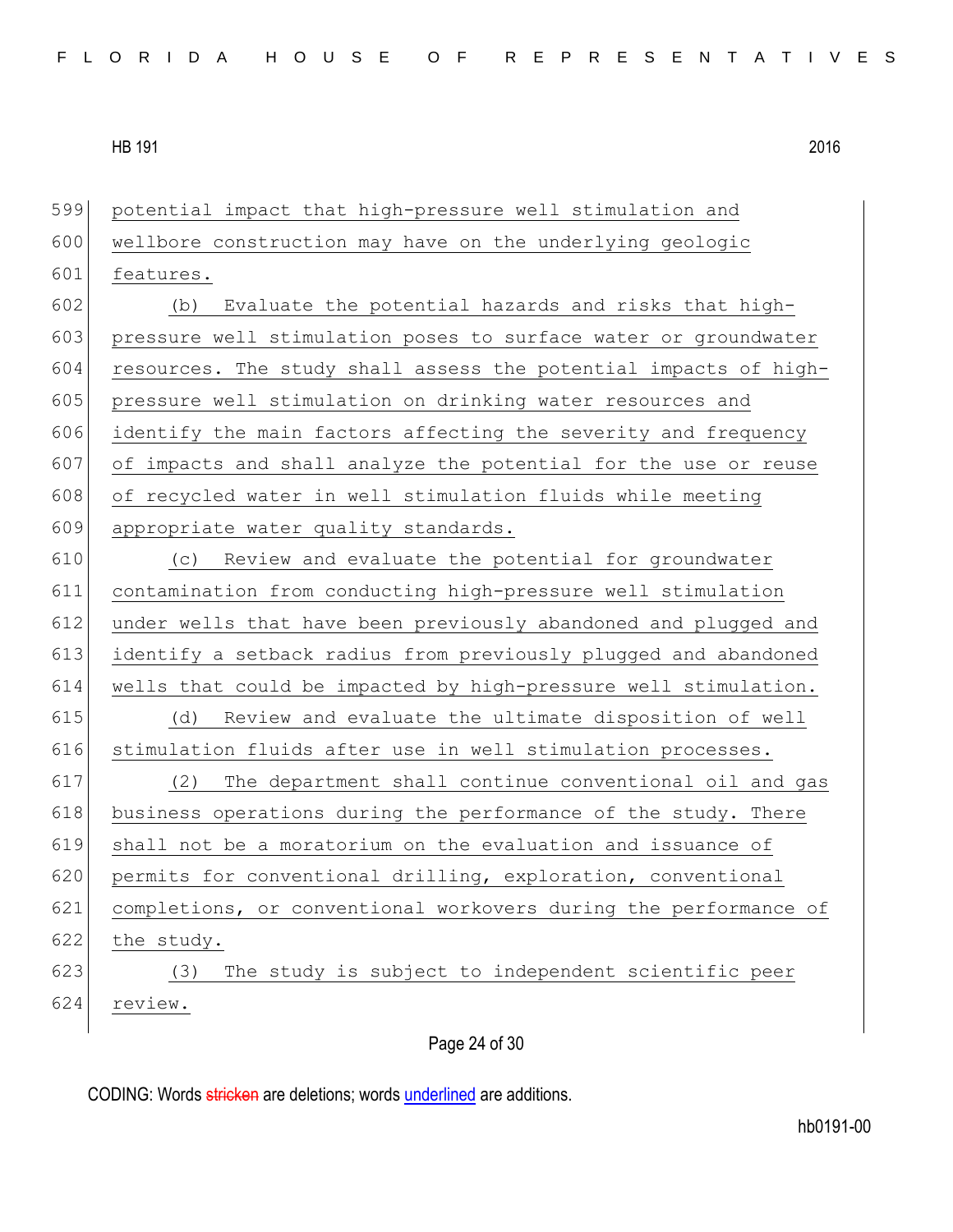625 (4) The findings of the study shall be submitted to the 626 Governor, the President of the Senate, and the Speaker of the 627 House of Representatives by June 30, 2017, and shall be 628 prominently posted on the department website. 629 Section 9. Paragraph (a) of subsection (1) of section 630 377.37, Florida Statutes, is amended to read: 631 377.37 Penalties.-632 (1)(a) A  $Any$  person who violates any provision of this 633 chapter  $\frac{1}{4}$  or any rule, regulation, or order of the division 634 made under this chapter or who violates the terms of any permit 635 to drill for or produce oil, gas, or other petroleum products 636 referred to in s.  $377.242(1)$  or to store gas in a natural gas 637 storage facility, or any lessee, permitholder, or operator of 638 equipment or facilities used in the exploration for, drilling 639 for, or production of oil, gas, or other petroleum products, or 640 storage of gas in a natural gas storage facility, who refuses 641 inspection by the division as provided in this chapter, is 642 liable to the state for any damage caused to the air, waters, or 643 property, including animal, plant, or aquatic life, of the state 644 and for reasonable costs and expenses of the state in tracing 645 the source of the discharge, in controlling and abating the 646 source and the pollutants, and in restoring the air, waters, and 647 property, including animal, plant, and aquatic life, of the 648 state. Furthermore, such person, lessee, permitholder, or

Page 25 of 30

649 operator is subject to the judicial imposition of a civil

650 penalty in an amount of not more than  $$25,000$   $$10,000$  for each

CODING: Words stricken are deletions; words underlined are additions.

hb0191-00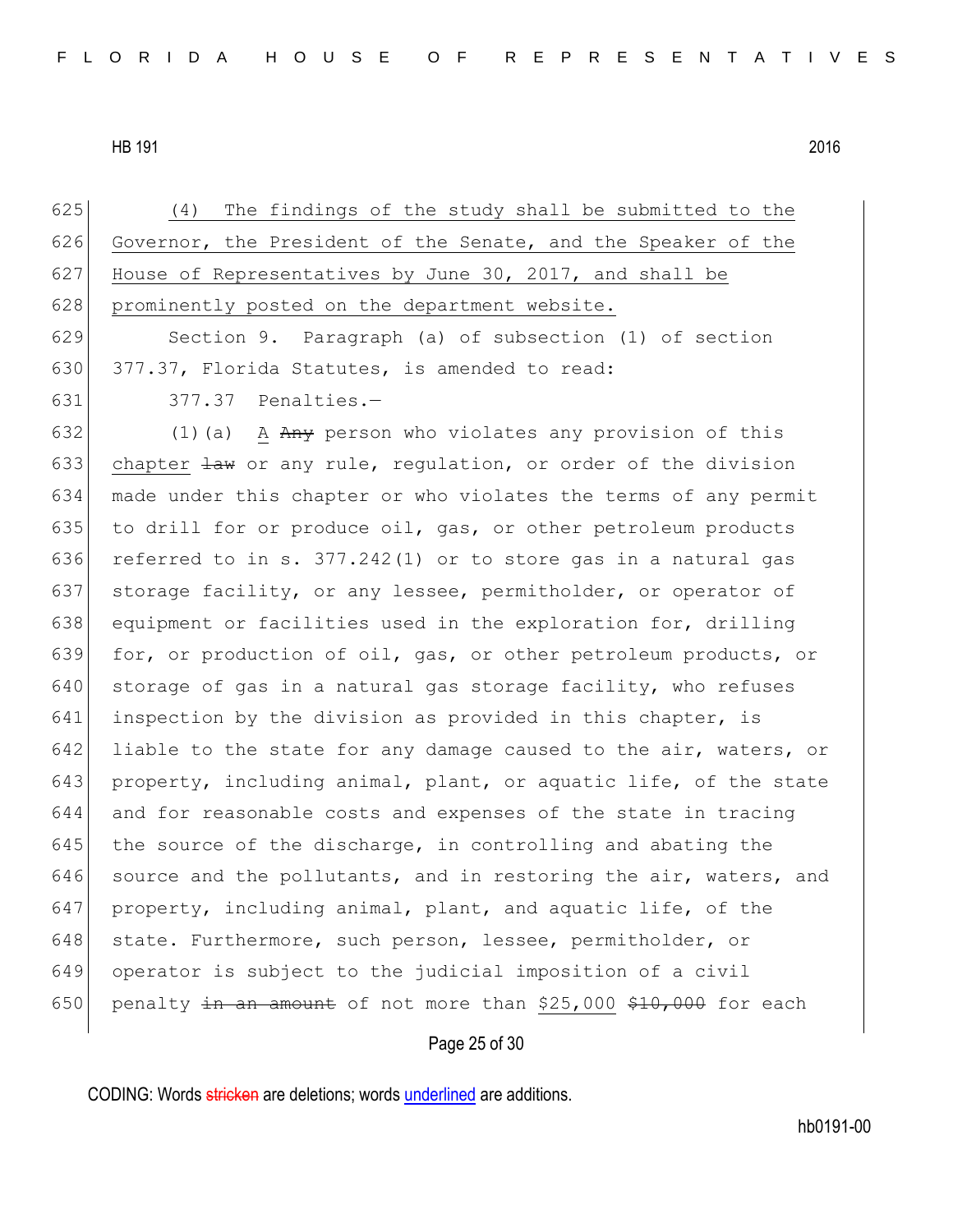Page 26 of 30 651 offense. However, the court may receive evidence in mitigation. 652 Each day during any portion of which such violation occurs 653 constitutes a separate offense. This paragraph does not Nothing 654 herein shall give the department the right to bring an action on 655 behalf of a  $\frac{any}{any}$  private person. 656 Section 10. Section 377.45, Florida Statutes, is created 657 to read: 658 377.45 High-pressure well stimulation chemical disclosure 659 registry.— 660 (1)(a) The department shall designate the national 661 chemical disclosure registry, known as FracFocus, developed by 662 the Ground Water Protection Council and the Interstate Oil and 663 Gas Compact Commission, as the state's registry for chemical 664 disclosure for all wells on which high-pressure well 665 stimulations are performed. The department shall provide a link 666 to FracFocus through the department's website. 667 (b) In addition to providing such information to the 668 department as part of the permitting process, a service 669 provider, vendor, or well owner or operator shall report, by 670 department rule, to the department, at a minimum, the following 671 information: 672 1. The name of the service provider, vendor, or owner or 673 operator. 674 2. The date of completion of the high-pressure well 675 stimulation. 676 3. The county in which the well is located.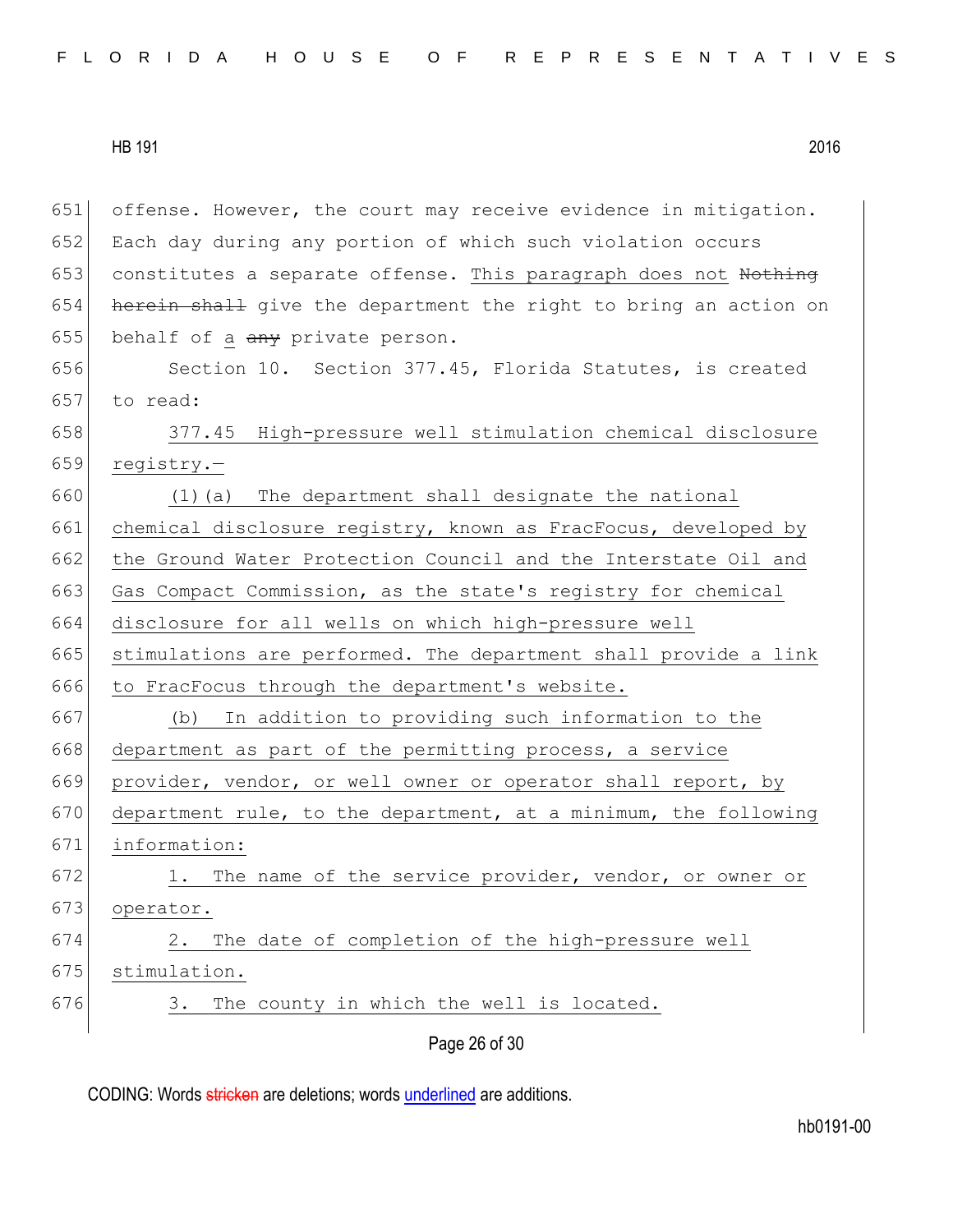| 677 | The API number for the well.<br>4.                                 |
|-----|--------------------------------------------------------------------|
| 678 | 5.<br>The well name and number.                                    |
| 679 | The longitude and latitude of the wellhead.<br>6.                  |
| 680 | 7.<br>The total vertical depth of the well.                        |
| 681 | The total volume of water used in the high-pressure<br>8.          |
| 682 | well stimulation.                                                  |
| 683 | 9. Each chemical ingredient that is subject to 29 C.F.R.           |
| 684 | s. 1910.1200 (g) (2) and the ingredient concentration in the high- |
| 685 | pressure well stimulation fluid by mass for each well on which a   |
| 686 | high-pressure well stimulation is performed.                       |
| 687 | The trade or common name and the CAS registry number<br>10.        |
| 688 | for each chemical ingredient.                                      |
| 689 | The department shall report to FracFocus all<br>(C)                |
| 690 | information received pursuant to paragraph (b), excluding any      |
| 691 | information subject to chapter 688.                                |
| 692 | (d)<br>If the chemical disclosure registry cannot accept and       |
| 693 | make publicly available any information specified in this          |
| 694 | section, the department shall post the information on the          |
| 695 | department's website, excluding any information subject to         |
| 696 | chapter 688.                                                       |
| 697 | A service provider, vendor, or well owner or operator<br>(2)       |
| 698 | shall:                                                             |
| 699 | Report the information required under subsection (1)<br>(a)        |
| 700 | to the department within 60 days after the initiation of the       |
| 701 | high-pressure well stimulation for each well on which such high-   |
| 702 | pressure well stimulation is performed.                            |
|     | Page 27 of 30                                                      |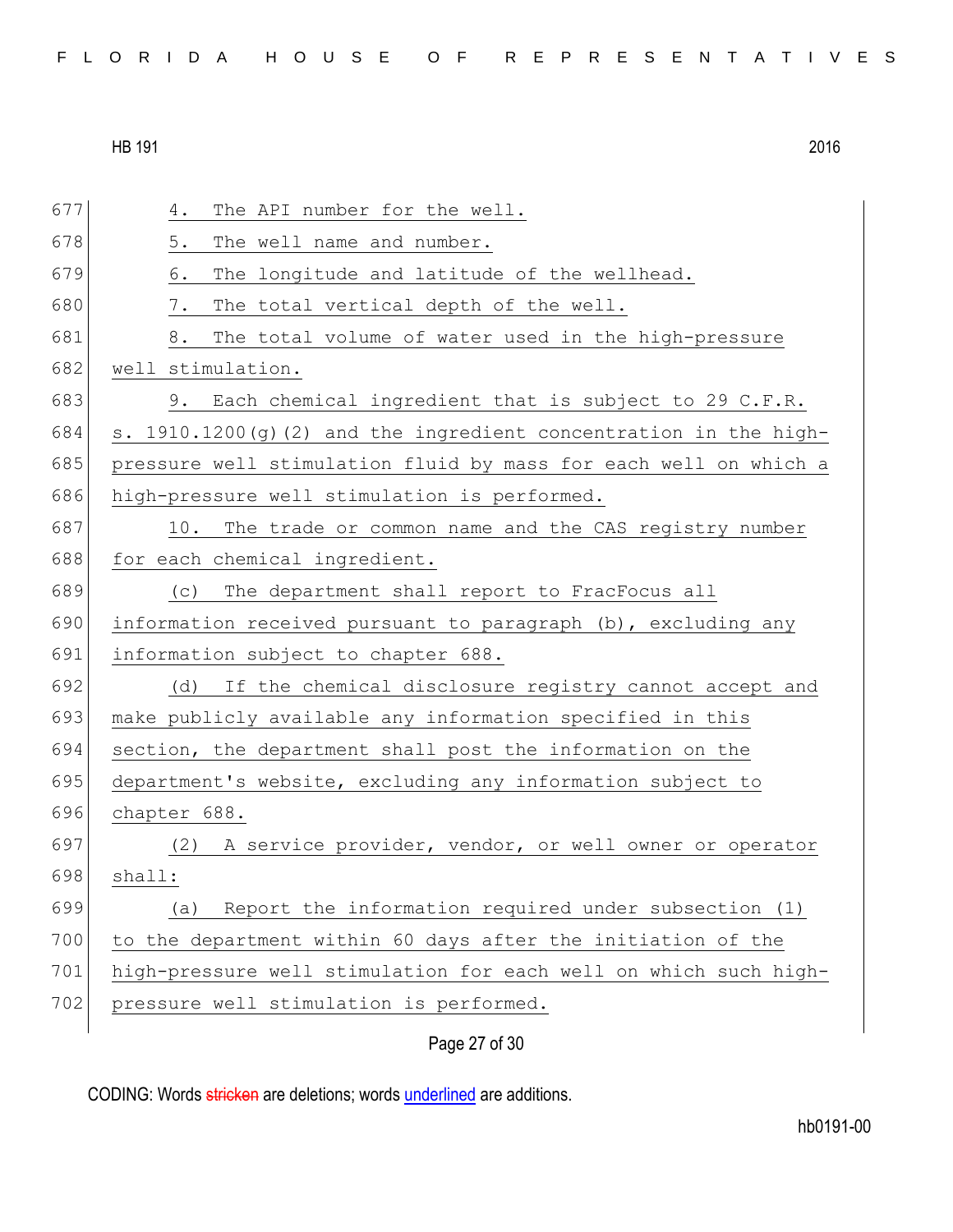703 (b) Notify the department if any chemical ingredient not 704 previously reported is intentionally included and used for the 705 purpose of performing a high-pressure well stimulation. 706 (3) This section does not apply to an ingredient that: 707 (a) Is not intentionally added to the high-pressure well 708 stimulation; or 709 (b) Occurs incidentally or is otherwise unintentionally 710 present in a high-pressure well stimulation. 711 (4) The department shall adopt rules to administer this 712 section. 713 Section 11. Section 377.07, Florida Statutes, is amended 714 to read: 715 377.07 Division of Water Resource Management; powers, 716 duties, and authority.—The Division of Water Resource Management 717 of the Department of Environmental Protection is hereby vested 718 with power, authority, and duty to administer, carry out, and 719 enforce the provisions of this part  $\frac{1}{4}$  as directed in s.  $720 \mid 370.02(3)$ . 721 Section 12. Section 377.10, Florida Statutes, is amended 722 to read: 723 377.10 Certain persons not to be employed by division.—A 724  $\overline{R}$  No person in the employ of, or holding any official connection 725 or position with any person, firm, partnership, corporation, or 726 association of any kind, engaged in the business of buying or 727 selling mineral leases, drilling wells in the search of oil or 728 gas, producing, transporting, refining, or distributing oil or

Page 28 of 30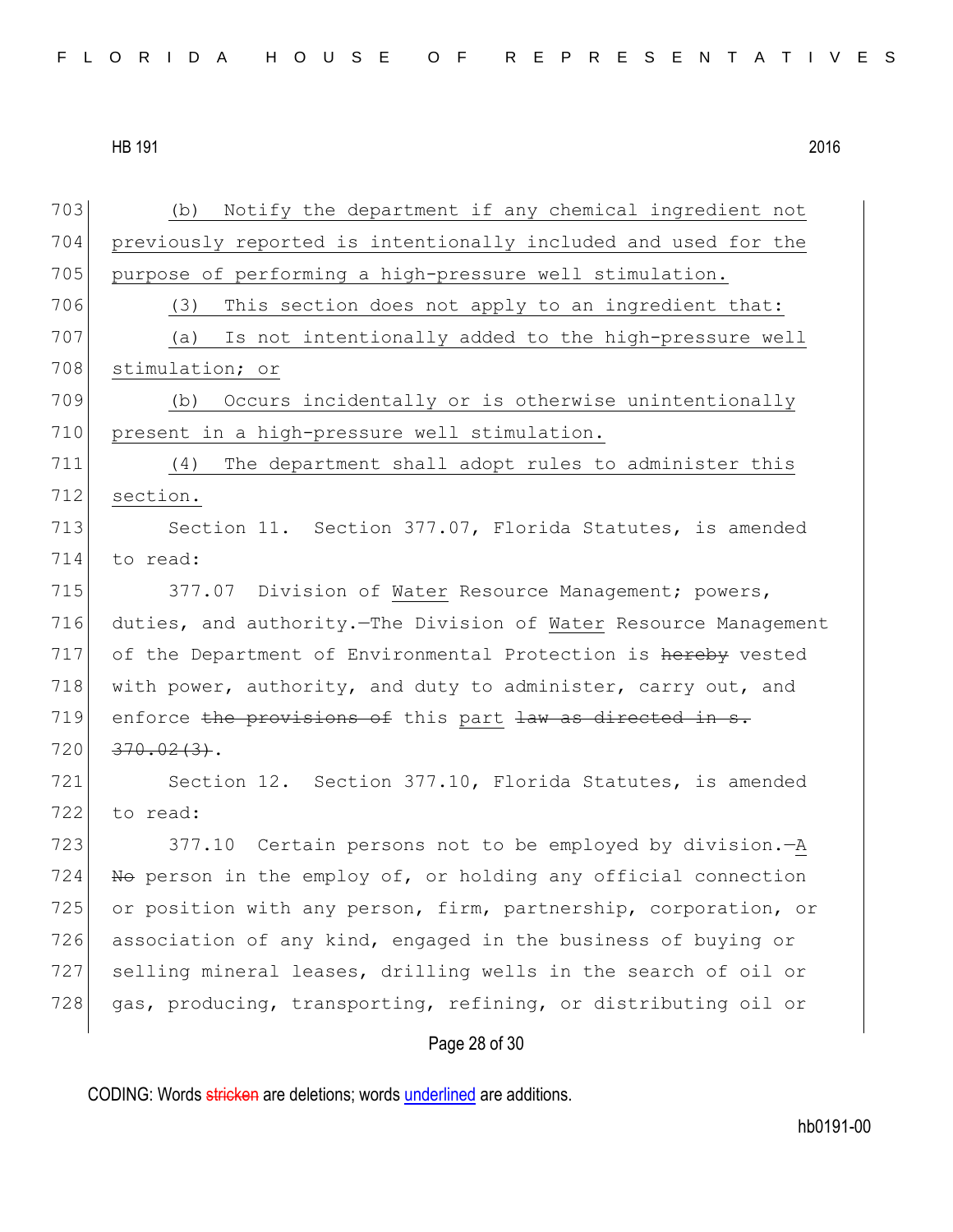729 gas may not  $shall$  hold any position under, or be employed by, 730 the Division of Water Resource Management in the prosecution of 731 its duties under this part  $\frac{1}{2}$ .

732 Section 13. Subsection (1) of section 377.243, Florida 733 Statutes, is amended to read:

734 377.243 Conditions for granting permits for extraction 735 through well holes.-

736 (1) Before Prior to the application to the Division of 737 Water Resource Management for the permit to drill for oil, gas, 738 and related products referred to in s. 377.242(1), the applicant 739 must own a valid deed, or other muniment of title, or lease 740 granting the  $s$ aid applicant the privilege to explore for oil, 741 gas, or related mineral products to be extracted only through 742 the well hole on the land or lands included in the application. 743 However, unallocated interests may be unitized according to s. 744 377.27.

745 Section 14. Subsection (1) of section 377.244, Florida 746 Statutes, is amended to read:

747 377.244 Conditions for granting permits for surface 748 exploratory and extraction operations.-

749 (1) Exploration for and extraction of minerals under and 750 by virtue of the authority of a grant of oil, gas, or mineral 751 rights, or which, subsequent to such grant, may be interpreted  $752$  to include the right to explore for and extract minerals which 753 are subject to extraction from the land by means other than 754 through a well hole, that is by means of surface exploratory and

## Page 29 of 30